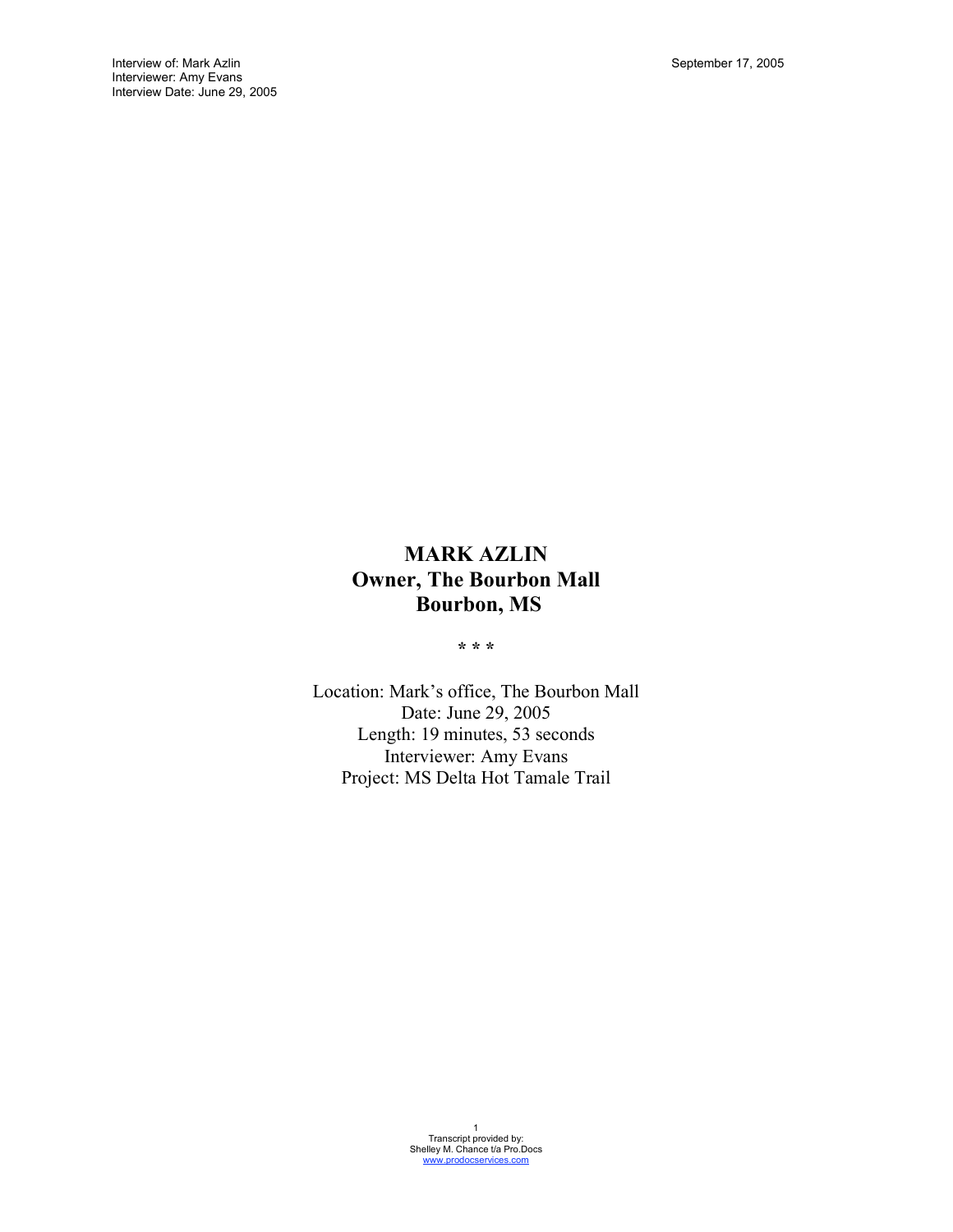*NOTE: While the interview was conducted in Mark's office, the music playing out in the main dining rooms can be heard in the background.* 

# **[Begin Mark Azlin.mp3]**

0:00:02.1

**Amy Evans:** This is Amy Evans on Wednesday, June twenty-ninth, 2005 and I'm at the Bourbon Mall with owner, Mark Azlin. Would you mind, Mark, saying your name and also your birth date for the record, if you don't mind?

0:00:16.2

**Mark Azlin:** Okay; my name is Mark Azlin, A-z-l-i-n. And my birth date is December fifteenth [nineteen] seventy-one.

0:00:22.7

**AE:** All right--the same year--I was born that year.

0:00:23.8

**MA:** Oh, really? Okay.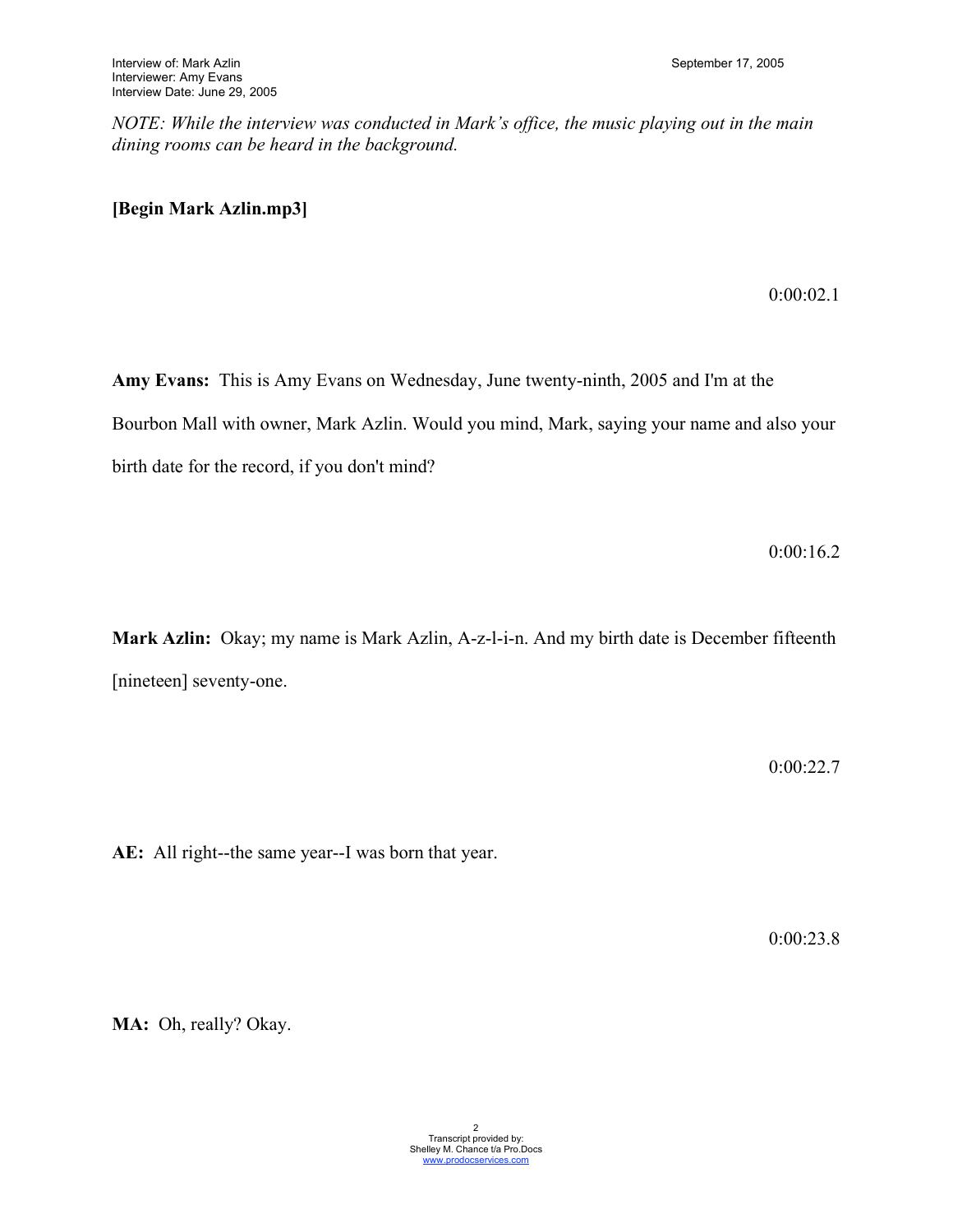0:00:25.2

**AE:** Yeah. So you can tell me a little bit about the history of the Bourbon Mall?

# 0:00:31.9

**MA:** Well it was originally an old store built in the late 1920s and--and it was operated as an old store all the way up to the 1990s, and it was closed down. And a gentleman opened it back up and was using it as--as a store and also selling lunches when I bought the place in [nineteen] ninety-eight. I bought it with the plans of turning it into a restaurant.

0:00:54.2

**AE:** Now when you say store, do you mean like commissary or general store or--?

0:00:57.8

**MA:** Just--just like a general store for the area.

0:00:59.3

**AE:** And what was the name of the store?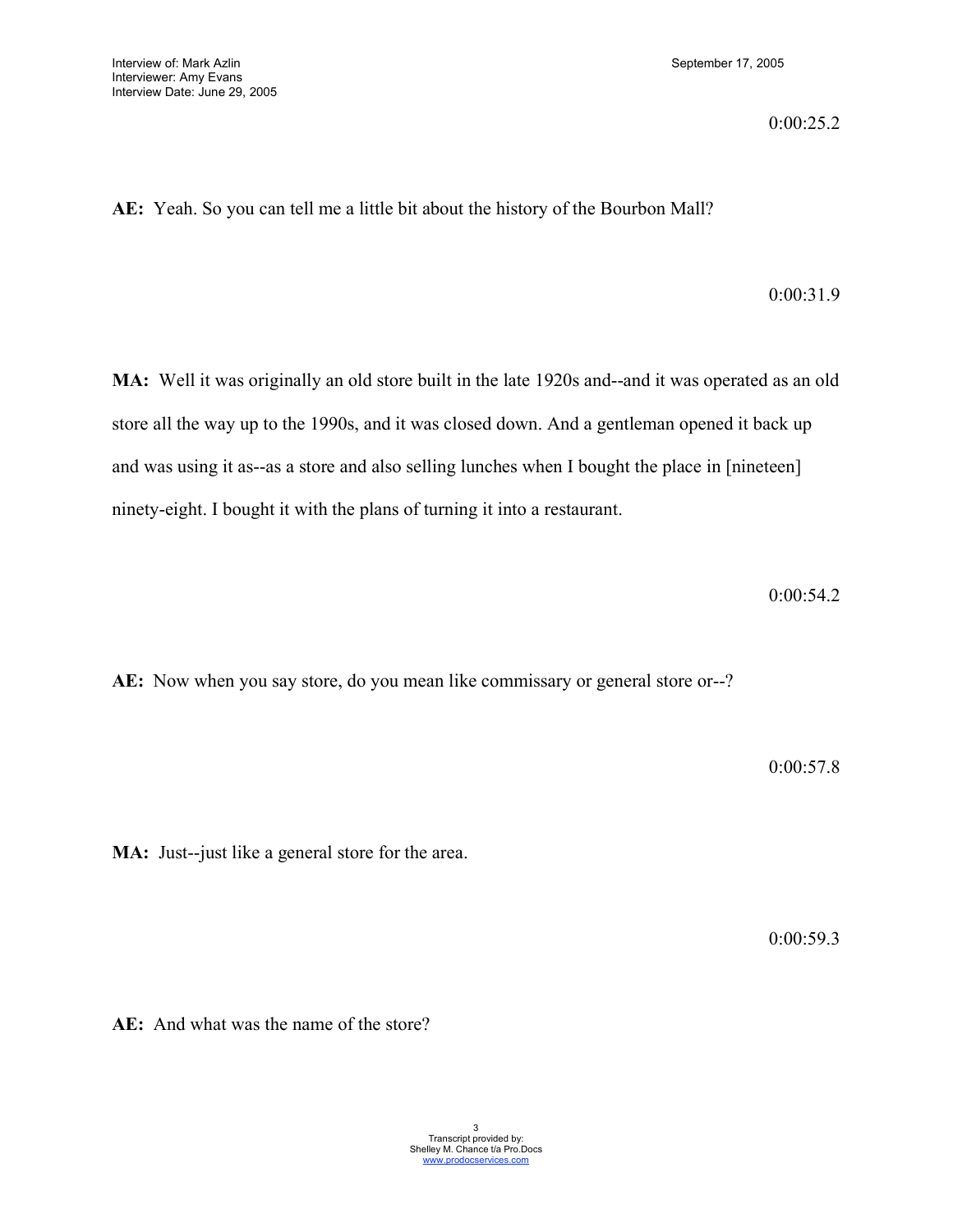### 0:01:00.9

**MA:** It was the Bourbon Mall when I bought it.

0:01:02.6

**AE:** Oh, okay. Okay.

0:01:03.0

**MA:** Uh-hmm. I just kind of kept the same name.

0:01:05.1

**AE:** And so are we technically in Tribbett [Mississippi], but close to Bourbon or--?

0:01:09.0

**MA:** No, we're in the town of Bourbon. Actually, one time there was a post office in the town. This is Bourbon, Mississippi. We're on the map. It's not--it's just a little dot but we're--we're on the map.

0:01:17.6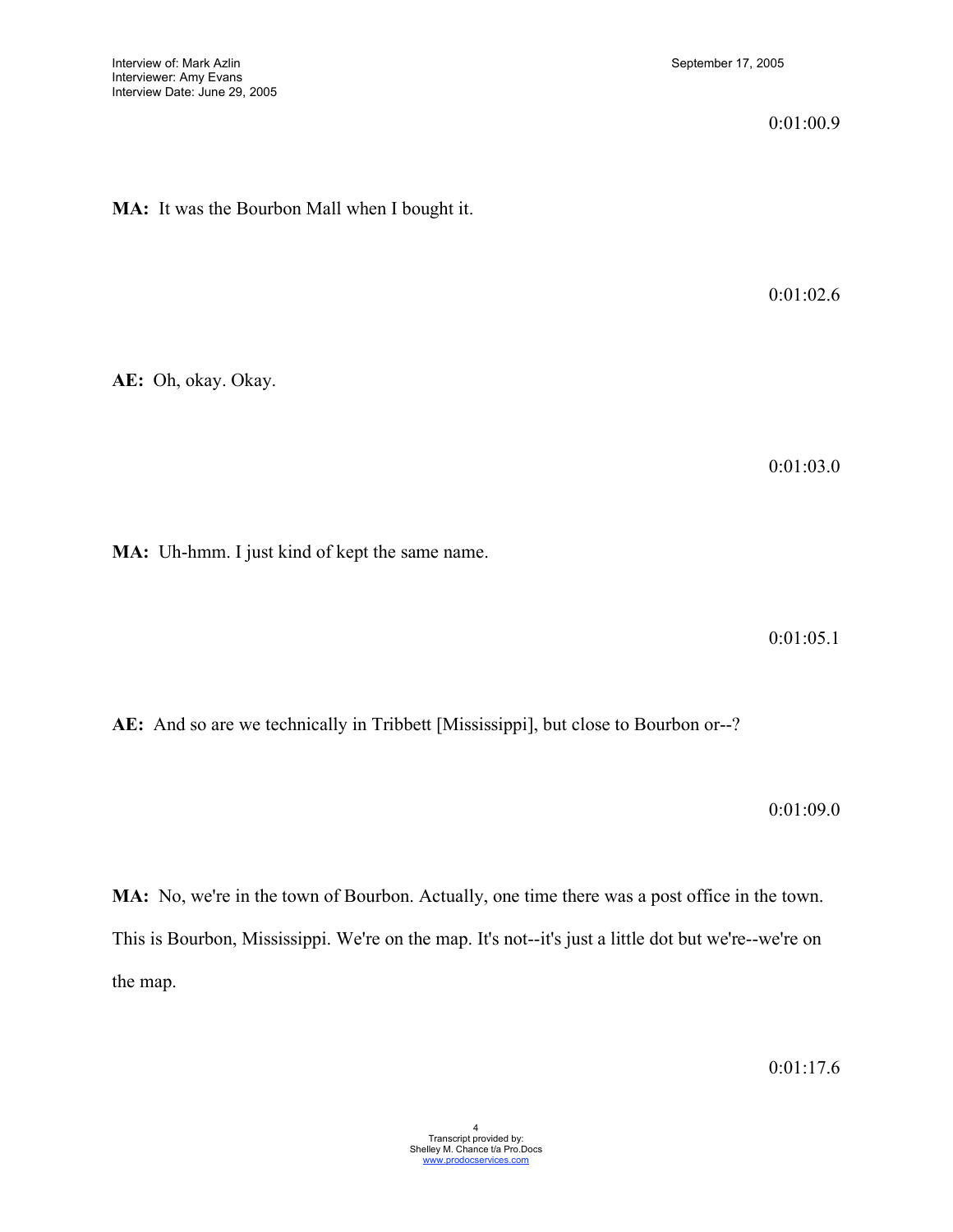# **AE:** And so do you have any idea why it's called the Bourbon Mall?

0:01:22.9

**MA:** Well it--yeah, because it's--it's kind of a joke in a way, but it's just a little small general store that served the--the community, everybody around and so it--it was a mall to the area. **[***Laughs***]** It's kind of--the Bourbon Mall, so I don't know. It just--it got the name and just kind of stuck with it because it's just an old store that--that served everybody in this area.

0:01:43.4

**AE:** Are you from this area?

0:01:45.4

**MA:** I'm from Leland--seven, eight miles away.

0:01:48.6

**AE:** Okay, so you grew up in the Delta. Did you grow up eating hot tamales?

0:01:51.3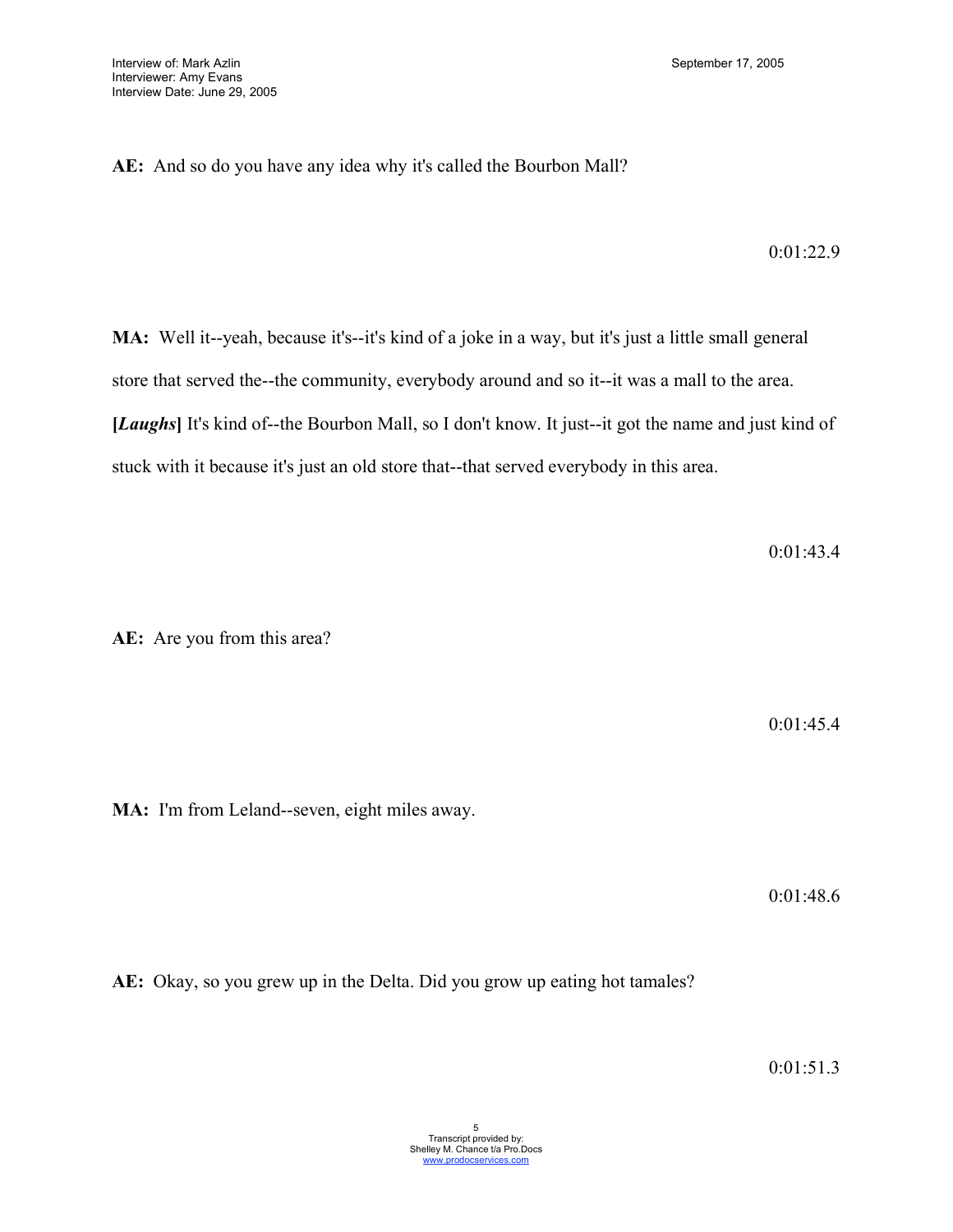**MA:** Yes, uh-huh.

0:01:53.3

**AE:** Where did you used to eat hot tamales growing up?

0:01:55.3

**MA:** My dad used to buy them from a little black lady there in town and--and bring them home on the weekends sometimes--Etta's Hot Tamales. Etta is not around anymore; she was in Leland.

0:02:07.8

**AE:** Uh-hmm. What was it about tamales--if you could talk about your memories of eating them as a kid, what was it about them that you remember? Was there kind of a mystique to them or was it an every day kind of--?

0:02:18.9

**MA:** Well, no. No, I can--it's kind of funny that you say this and all but--but the old wives tale- and this is what I remember about eating tamales as a kid. I'm being honest here. You asked and I'm answering honestly. **[***Laughs***]** My dad used to bring them in from this little black lady who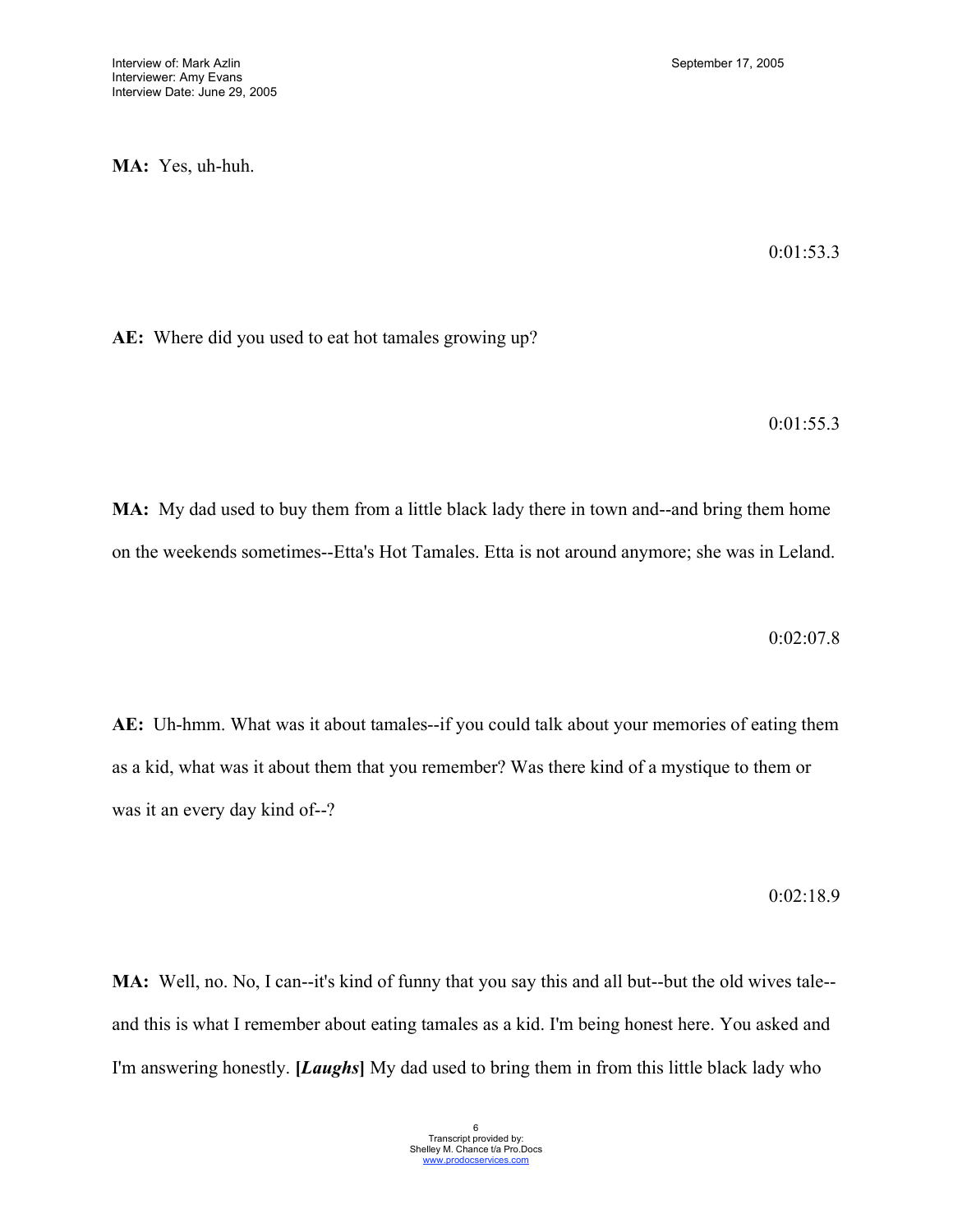had a house there in Leland and--and he used to laugh every time he brought them and said we're going to eat some more of the neighborhood cats tonight. And it's kind of a little folktale--is--is tamales are made out of your local cats. And--but that--believe it or not, that's what I remember as a kid.

0:02:48.9

**AE:** You're the third person today who has shared that same Delta myth.

0:02:51.1

**MA:** Really? **[***Laughs***]** Yeah, but I mean, that's what I remember as a kid. But my tamales are all beef, no cats. **[***Laughs***]**

0:02:57.7

**AE: [***Laughs***]** Well how is it that you got (a) interested in the restaurant business and (b) serving hot tamales?

0:03:04.6

**MA:** Well the restaurant business is something I've always wanted to do and--and I try to keep as many of the Southern local foods that--that--that are known in the South. Fried green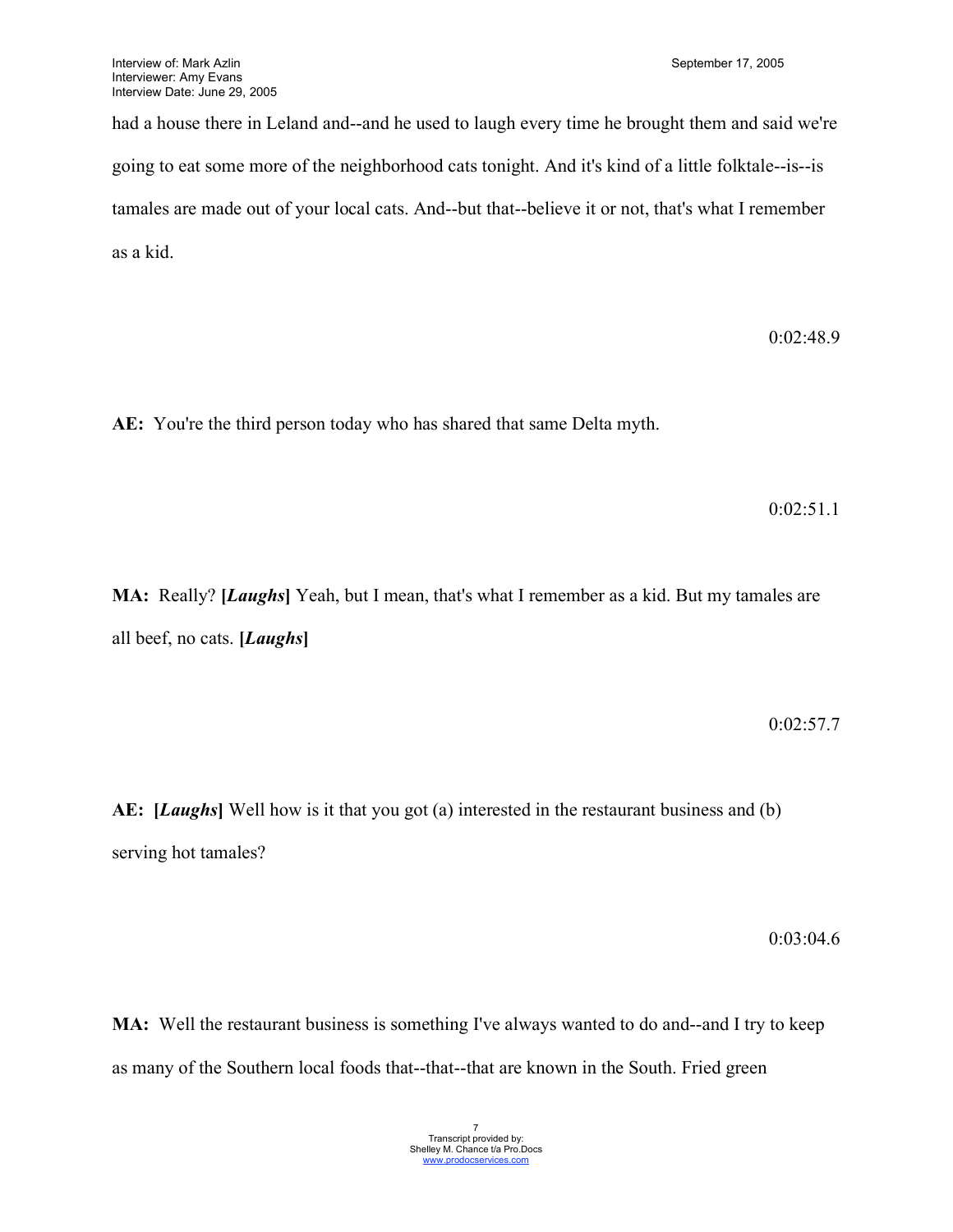tomatoes--you know, you go to a lot of restaurants, but they look at you and think you're crazy if you ordered fried green tomatoes, but--fried pickles is another one--something different. Well in the South, if it's fried it's better, you know that. And so that's why we--we fry the tamale. And far as I know, we are the first ones to ever fry a hot tamale and sell it, you know, as far as--I've had several that copy me, but I don't think any--I don't know of anybody that's still doing it. And so we are the--the home of the fried hot tamale.

0:03:48.1

**AE:** Was it something that just happened on a whim in the kitchen one day? You just thought you'd try it?

0:03:52.4

**MA:** Yeah, actually it did. One of my cooks was in the--my brother-in-law came in one day and he mentioned something, "I wonder what one of those things would taste like fried." And one of my cooks said, "We'll find out." And he fried it, and the guy loved it, and he kept coming back every week and tell him to fry him some more--fry him some more. He would tell his friends about them, and he kept telling his friends about them. And then I got to the point where people would come in all the time asking for them. And I said, "We'll go--we'll go ahead and put them on the menu."

[A man walks in Mark's office, bringing him a steak.]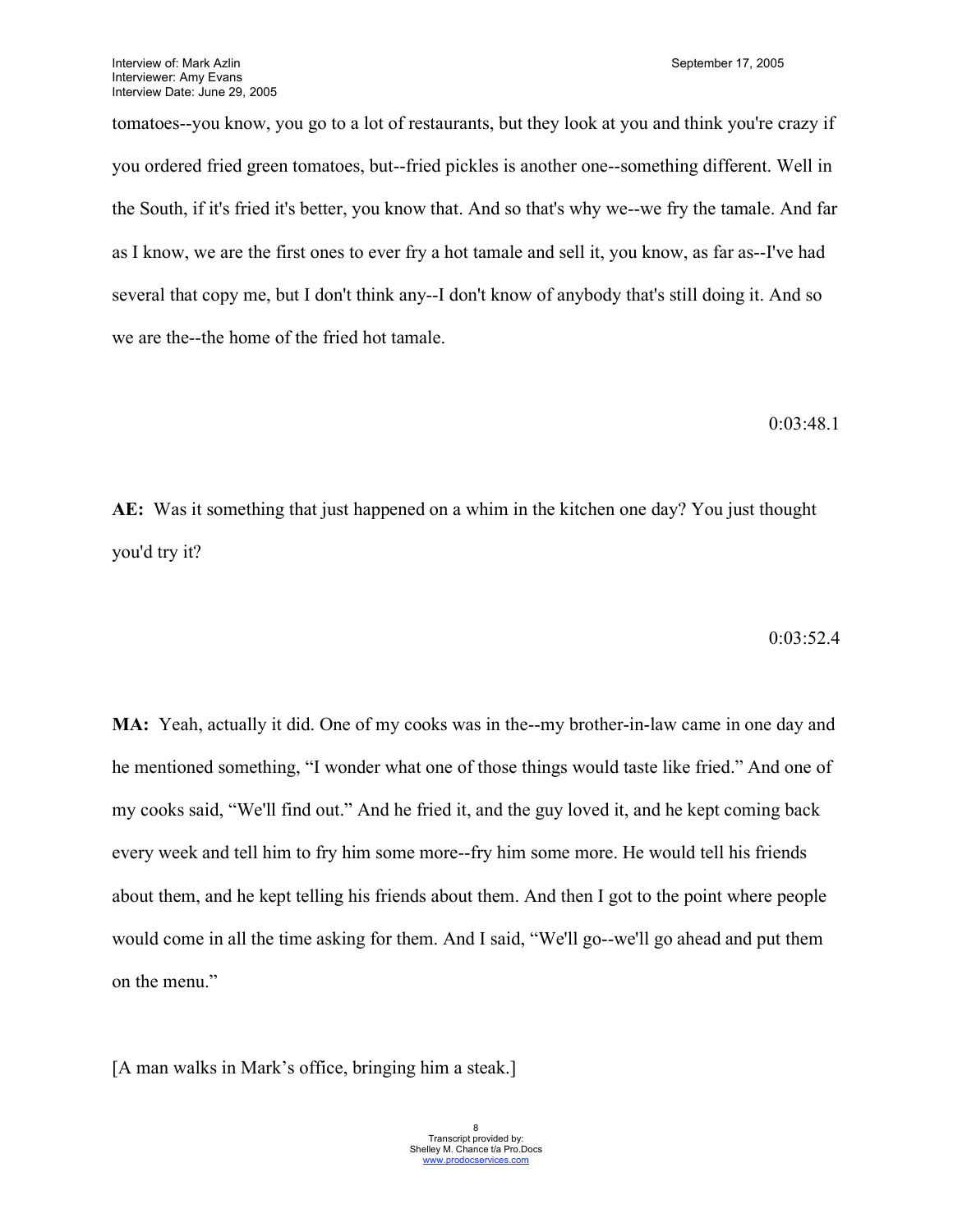0:04:21.5

**AE:** I don't want to keep you from eating your supper.

0:04:26.5

**MA:** No, no, don't worry about it.

[Mark sends the man away, and says he'll get it later]

0:04:29.7

**AE:** So you wanted to open a restaurant, and you wanted to have Southern items on the menu and things that, I guess, you grew up with and remember. When you knew you wanted to serve hot tamales, is it a recipe that you developed on your own or you got from somewhere, or how did that work?

0:04:46.9

**MA:** Actually, I experimented--I talked to several people that didn't mind sharing a few things with me, and I started the process there. And then I've got a several Mexican people that work for me and--and they've added a twist to it. They showed me how they make them; it's completely different but I--I've kind of--I'm using some of their spices and some of their things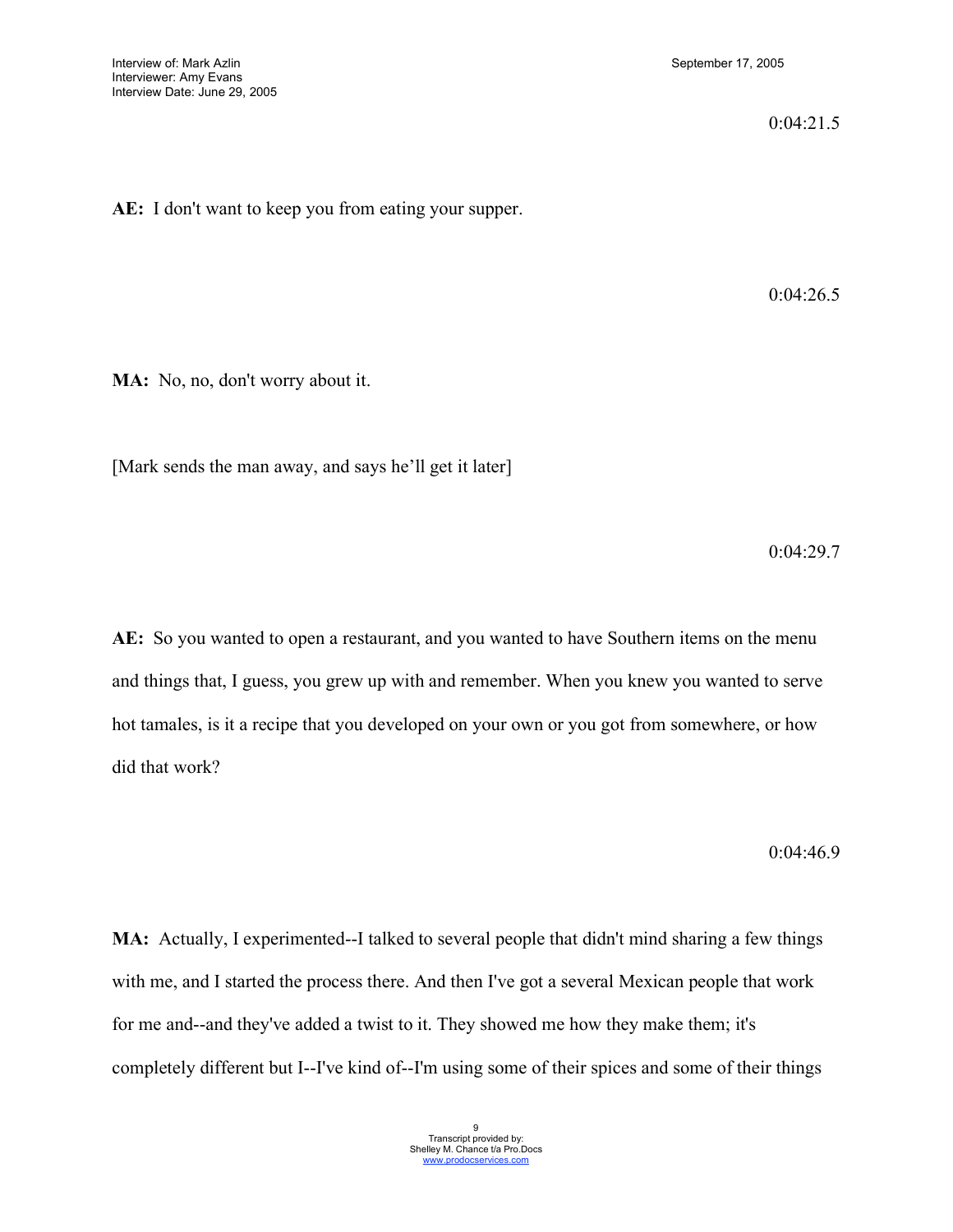to where I--I think I've got it perfected, but you can always change it. You know, [in] cooking you're always changing. I mean--I mean I like to change it; I don't like the same thing over and over. But I feel like I got a pretty good product, anyway.

$$
0.05\rlap{.}^\cdot23.9
$$

**AE:** Can you speak a little bit to how your Latino employees have--how--how what they make as a hot tamale is different from what is in the Delta?

0:05:33.2

**MA:** Well in Mexico they have these--these peppers they use that are--that--that's a little different than what your--your local people are going to make of them. They have that--they have their own seasonings that they use in Mexico that--you can buy them now in grocery stores. You have sections in grocery stores now that you go in and get a lot of these seasonings that you normally wouldn't find. And--and just--they have their--I don't want to go into too much detail, but they have a way of doing things, and also they--everything is hand-done in Mexico. They- they like to--everything is just hand-done, and they're quick, efficient, and--and roll them out.

0:06:15.7

**AE:** Do you have an idea if their tamales they make at home are pork tamales, because generally they--?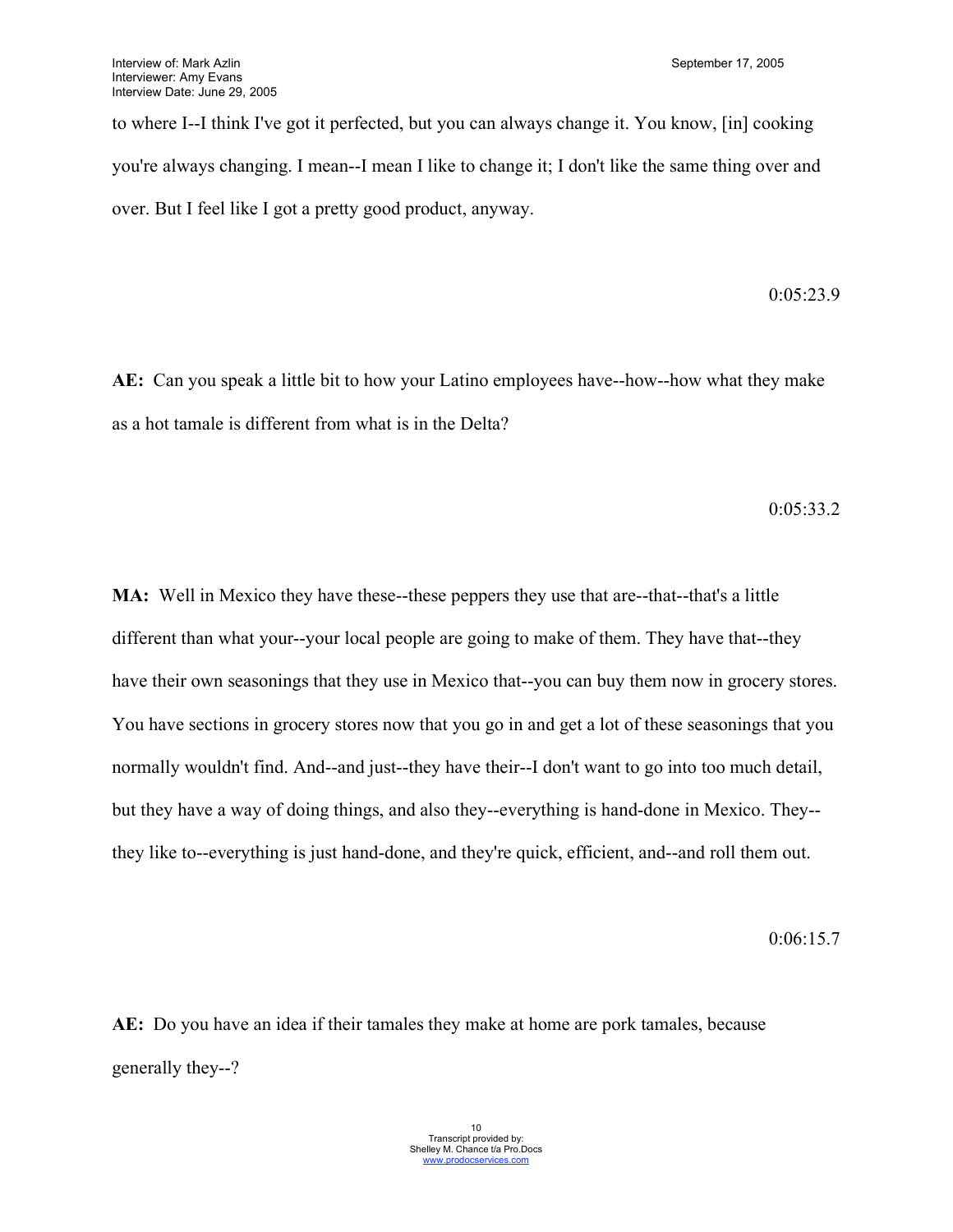0:06:22.4

**MA:** Well they do make a pork tamale, but I--I don't make a pork tamale. I've tried theirs; they made them for me in the kitchen and--but I just--it's just not something that--people here are just used to beef tamales and I just--I just don't think that they would go over with--with my clientele just 'cause it's--everybody used to eating--you know, I like trying something different, and I have tried it but I just--it's so completely different, I just--I don't know.

0:06:48.8

**AE:** What do you--what do your employees think about the tamales you serve here, especially the fried ones?

#### 0:06:54.8

**MA:** They like them, but I think--when we cook--when you cook something so much all the time you get tired of eating it and--and personally I--I'll eat some every now and then. I--I--but it's rarely--rare. But it's the same with the steaks. I--I used to eat steaks all the time, but now when I cook on the grill all night long, I--I'm ready to eat something different. **[***Laughs***]**

0:07:16.8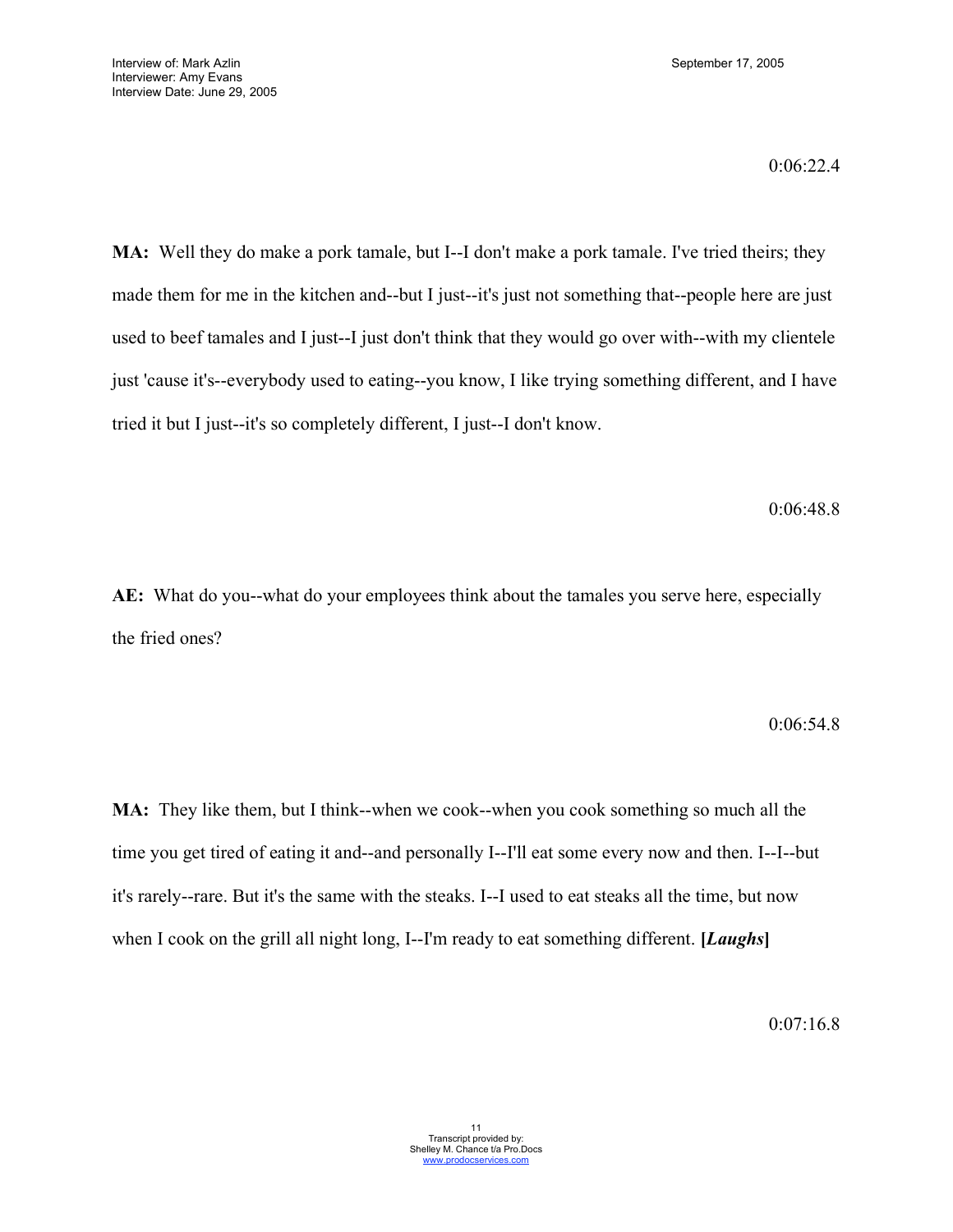**AE:** Yeah.

0:07:17.2

**MA:** That's just part of cooking, I guess.

0:07:18.9

**AE:** Do y'all have here an extruder or a machine that you use, I guess, for the tamales?

0:07:24.8

**MA:** We have a little--let's see it's not a machine; it's a little press that the—oh, God.

0:07:32.9

**AE:** The Tamale King [brand of extruder]?

0:07:34.2

**MA:** It's not—yeah. It's the not the Tamale King. It's not that one, but we have a little press that we use.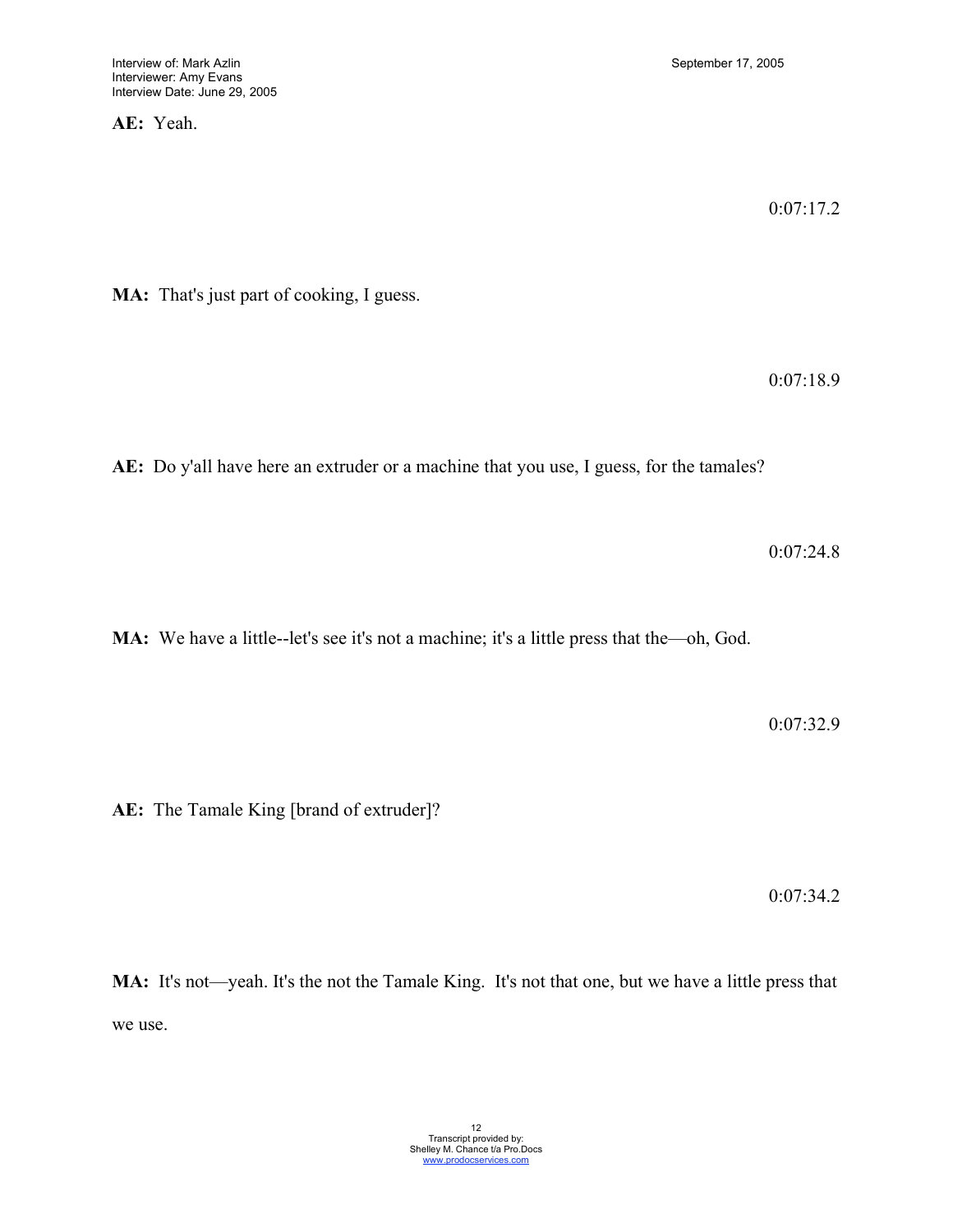0:07:39.9

**AE:** Okay. And do you make them every day or is there a schedule that you keep?

## 0:07:42.0

**MA:** No, yeah, we--we--I like to make them the beginning of--of each week and I'll take them, and I'll freeze them. And as I need them, I'll take them out and cook them. And that's one key to the fried hot tamales I'll tell you, is to keep the tamale from--from breaking apart, you've got to cook the tamale from a frozen state. **[***Laughs***]**

0:08:01.6

**AE:** Gotcha.

0:08:02.3

**MA: [***Laughs***]** Batter at a frozen state and batter--and then--and then I will fry it, which I use a beer batter--it's a batter for the tamales--and flour and fry them. And the beer batter consists of eggs, beer, flour--simple.

0:08:20.5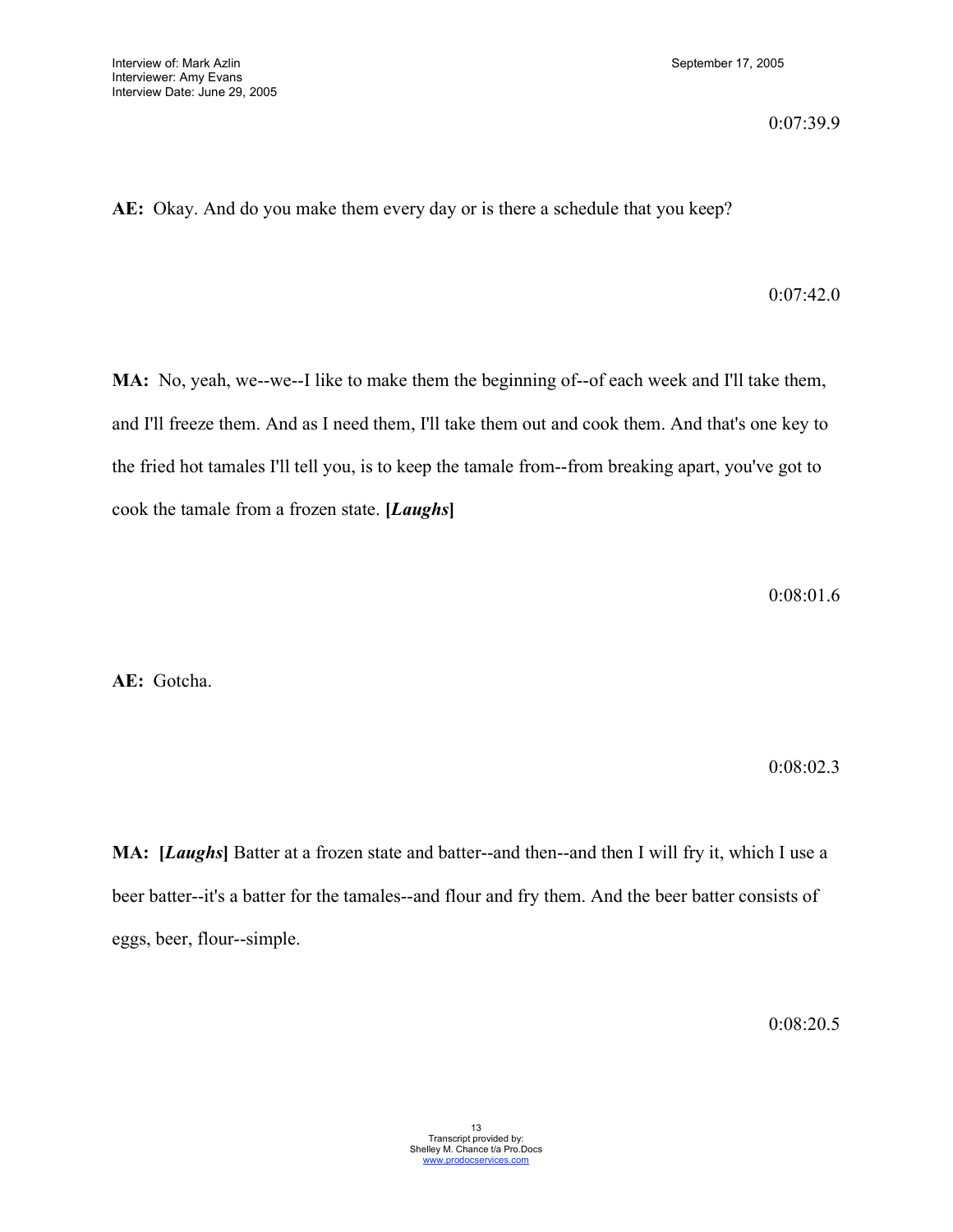**AE:** Okay. It's a pretty batter, too.

0:08:22.2

**MA:** It is--it is a pretty golden brown batter.

0:08:24.2

**AE:** Well let me ask you this, because today, like I said, I probably am going to regret it later, but I had both the fried tamales and the regular tamales here and there's a difference in size. Is that--do you make a special batch?

0:08:38.4

**MA:** No, they're all the same size. They're all the same size. It's just they--the cooking process, the flour and the--the--the fried tamale is going to look bigger but it's 'cause of the--the process. You're putting another extra layer of flour and batter on it.

0:08:54.4

**AE:** They look fatter and shorter, too, a little bit.

0:08:57.9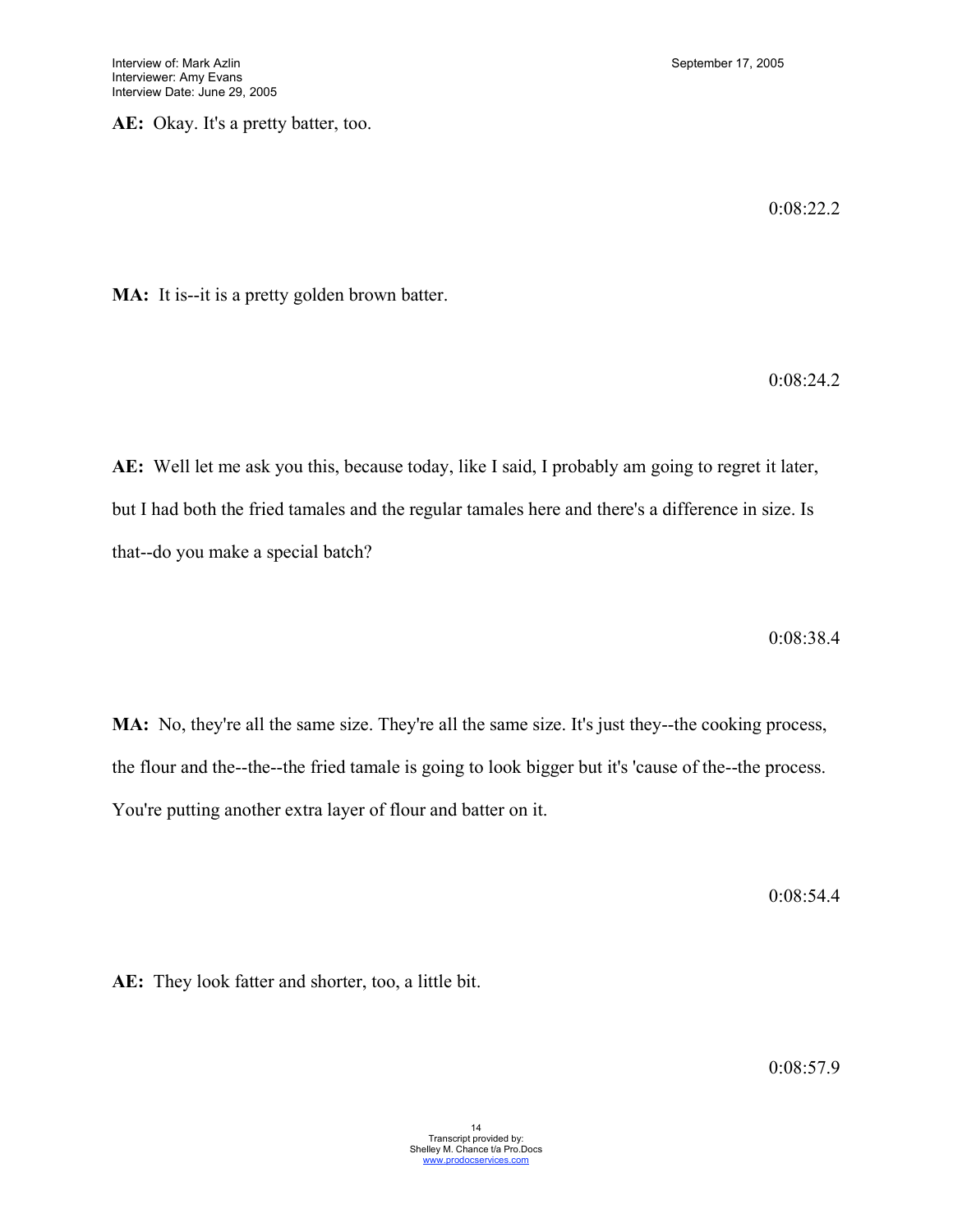**MA:** Well I--I can see that because the other ones are rolled up in corn shucks that are going-- [Interruption] Yeah, I'll be right there--right there.

0:09:09.8

**AE:** I can pause if you need to speak.

0:09:11.2

**MA:** That's okay, that's okay.

0:09:14.3

**AE:** And so do you think--how many tamales, if I may ask, do you think you serve during the course of the week? Is that a big part of your business, or is it something that's just kind of on the side?

0:09:23.3

**MA:** Steaks are my big thing. Steak is my biggest thing. I sell--

0:09:27.0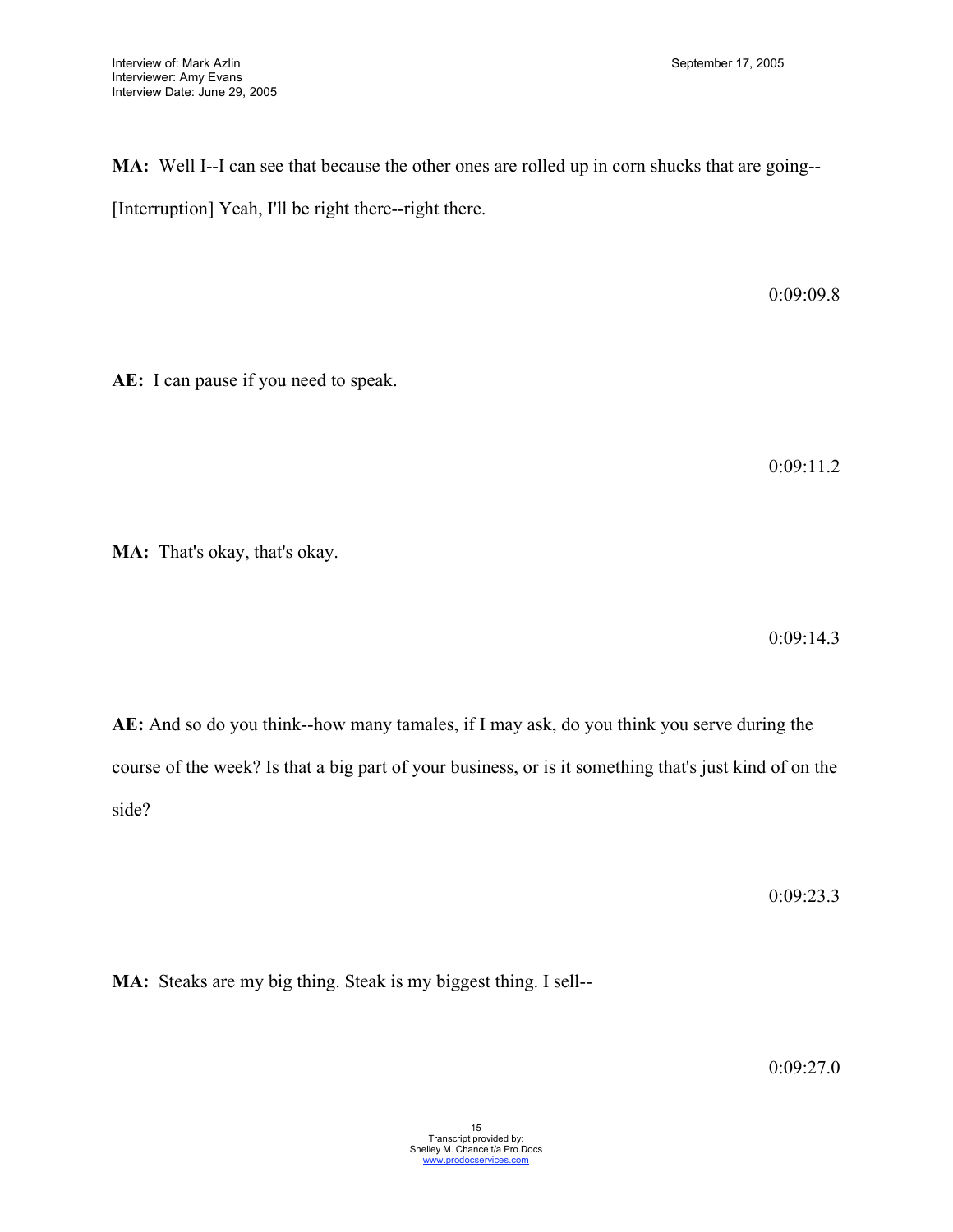## **AE:** Do many--

0:09:28.0

**MA:** --more of that and beer than anything else.

0:09:30.5

**AE: [***Laughs***]** Do many regulars come in for the hot tamales, or is that something that more people hear about and come--?

0:09:39.0

**MA:** I have--I don't know--I don't know of anybody coming just for that. I mean, I think the steaks are my big thing.

0:09:47.6

**AE:** Well everybody has been--and I know right about now we're talking about your fried tamales, so there will be a lot of pilgrimages for your fried tamales.

0:09:56.4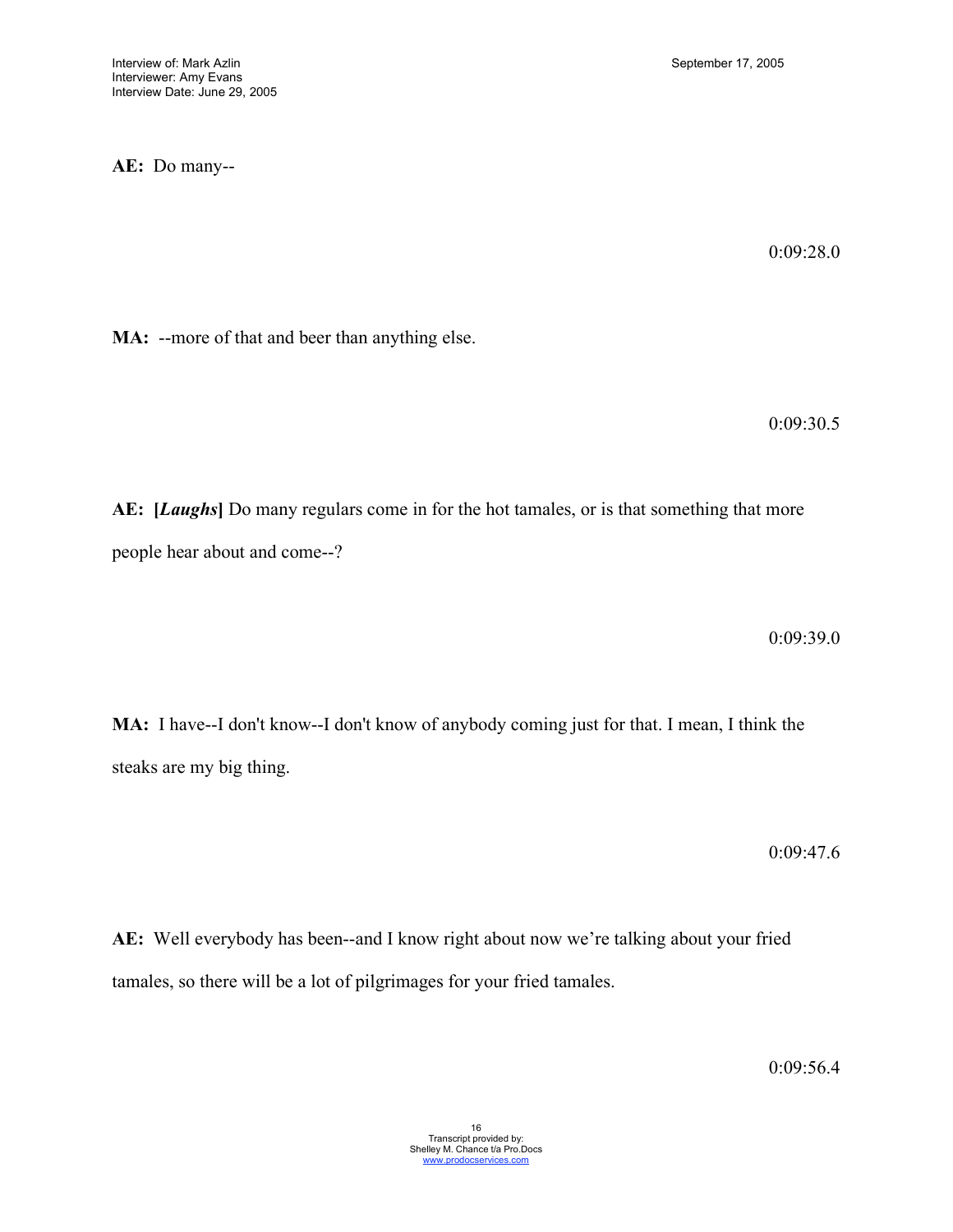**MA:** Really? Well, good.

0:09:56.5

**AE:** I was going to ask you--oh, I was going to definitely ask you, when you were--you know, you were talking about growing up in the Delta and having hot tamales and getting them from this--this black woman in town, do you have any idea or hypothesis about how the hot tamales came to the Delta?

0:10:08.5

**MA:** No idea--no idea, not a clue.

0:10:13.6

**AE:** Has anybody ever maybe given you an idea?

0:10:15.8

**MA:** Uh-uh.

0:10:17.4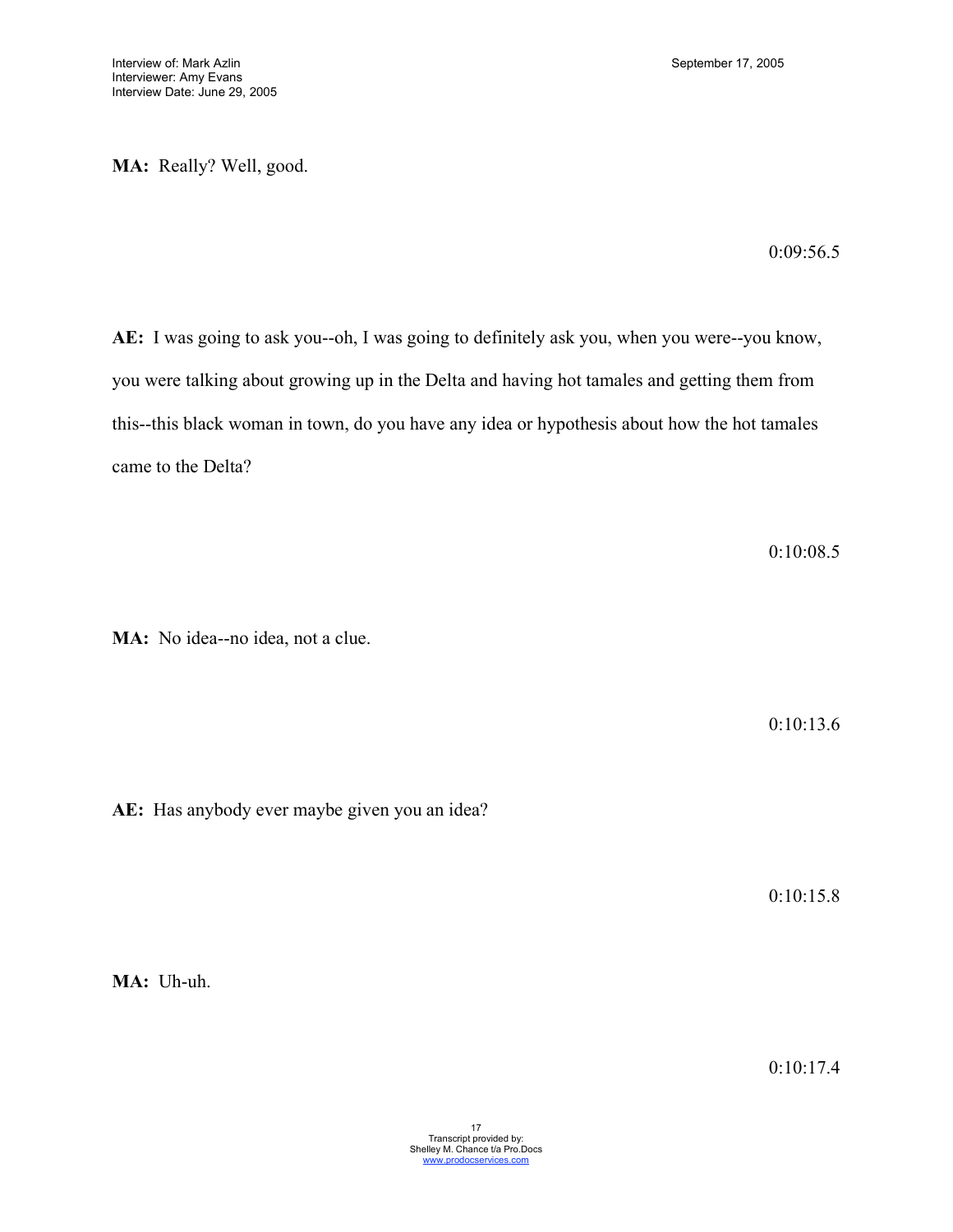**AE:** There's a lot of folks who talk about--that the migrant workers who came in--in the [nineteen] to pick cotton during the cotton boom, and the Mexican laborers came in and--and brought their tamale recipes with them. But then there's been such a metamorphosis with there being, you know, mostly beef tamales now in the Delta, and primarily the black community hanging onto the tradition of making them, and so it's just a really interesting history. I'm trying to get a--a finger on the pulse of the history of tamales in the Delta.

0:10:45.2

**MA:** I gotcha--I gotcha. I've got a gentleman I need to pay. Just give me one second; I'll be right back.

[*Recoding stops for about five minute, while Mark pays a gentleman*]

0:10:58.5

[*Recording resumes*]

**AE:** Okay, well now we're back and--

0:11:02.2

**MA:** Well, you can remember what I said. [*There were some things that we're talked about before recording resumed]*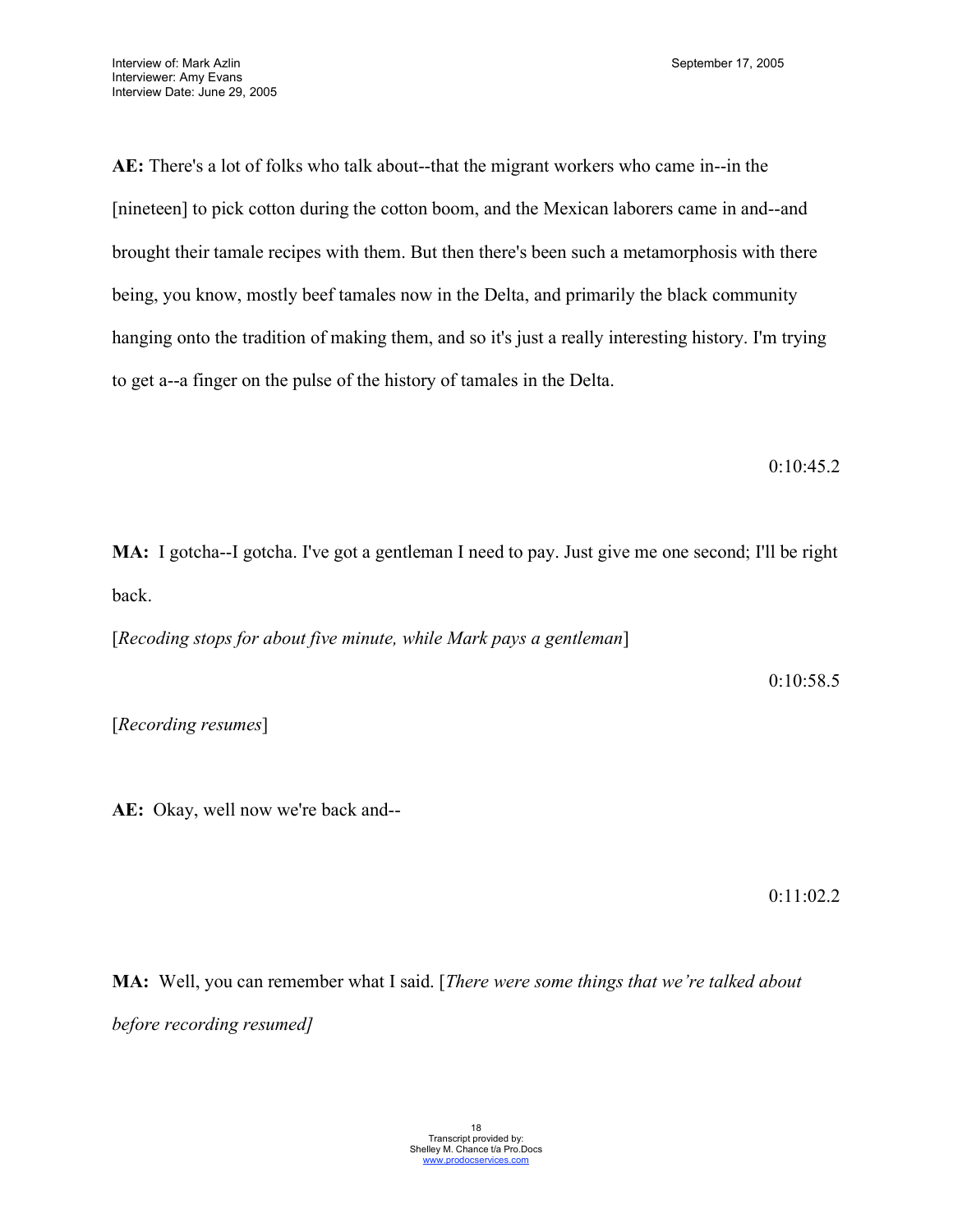#### 0:11:03.8

**AE:** Well can I ask you again for the record if they sold tamales here at this store before?

#### 0:11:10.4

**MA:** To my knowledge a tamale was never sold at the Bourbon Mall. Now not saying it wasn't; to my knowledge, I never saw a tamale sold here.

0:11:20.2

**AE:** Okay, and so we were just--we left off talking about the limousine business [Mark has a limousine service incorporated into the Bourbon Mall business]. So would you mind just picking up there and talking about how that started?

## 0:11:29.7

**MA:** Well, okay. I bought a limousine. I had people comment, "Mark, we'd love to come out there but you so far out." And so I bought one to play with to see if it would help my business, and I had people that called from all over that wanted it for birthday parties or whatever. They'd get groups together and come out here, and I saw that it kind of sparked my business a little bit. And I had someone approach me that wanted to go in the limousine business and said, "Mark-- Mark, you want to go in with me? We'll do it right and buy some nice cars," and that's what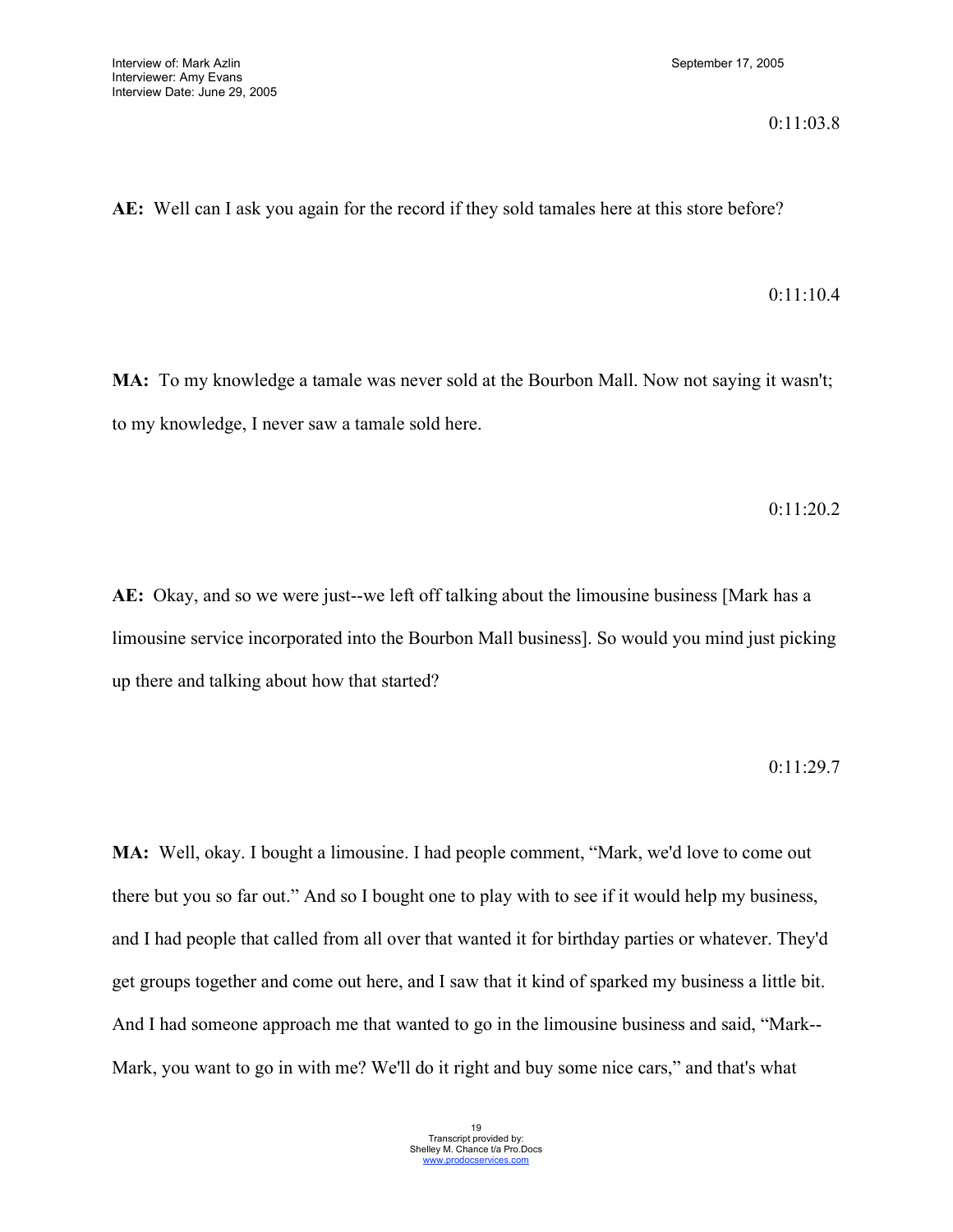we've done. We started off with one; now we have eight limos and, as far as I know--I might be wrong on this, too, but I think we're--we might be the largest limousine company in the state of Mississippi. If not, we're right there close by with eight limos in our fleet.

0:12:21.1

**AE:** And you'll go--

0:12:21.3

**MA:** In the big town of Bourbon. **[***Laughs***]**

0:12:22.3

**AE: [***Laughs***]** You'll go pretty much anywhere?

0:12:23.5

**MA:** We'll go anywhere; it doesn't matter. I've carried people to Dallas, Texas. I've gone all over.

0:12:32.3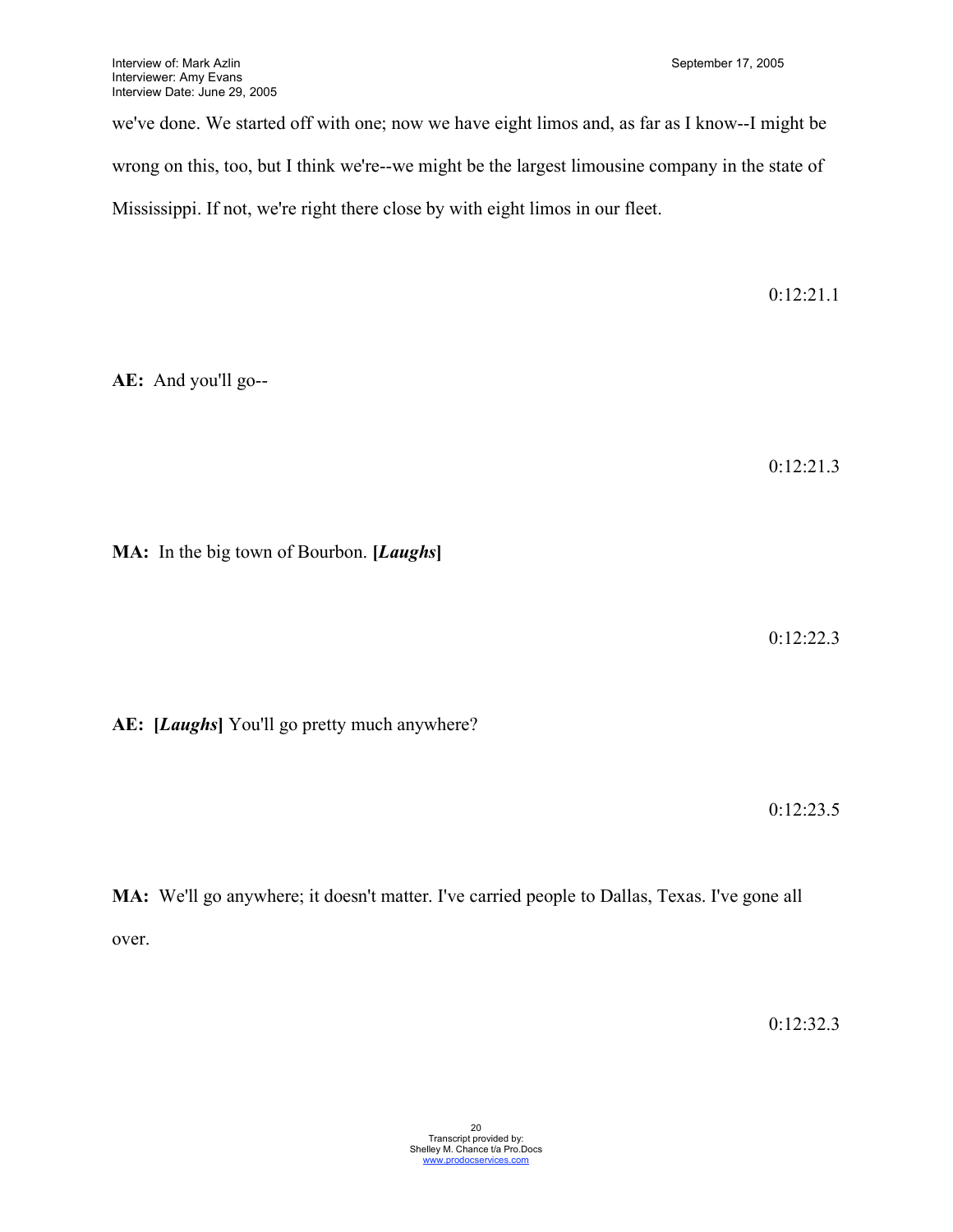**AE:** Now when you carry somebody to or from Dallas is that--how does that work? Is there a roof over their head involved in any way, or is just full-time driving them to here to the Bourbon Mall--they have a party or what?

0:12:43.8

**MA:** Well, no, I didn't go to Dallas to bring somebody just to Bourbon Mall. I had someone call me out here and said, "Mark, I need to get to Dallas tonight. Can you take me? And I just took somebody out there. We--to cash flow these limousines, we're not just bringing people just here, even though I've got--tomorrow night I've got five limo runs tomorrow night, and four of them are coming to the Bourbon Mall. So it is a lot of our business, but it's not all of our business. If I got a car sitting still and somebody needs it for something, you know, come use it--to help pay for it. And it--it's really worked out good for me because I--I've been able to use it--something different that nobody else has offered in this area. It's something that's unique.

0:13:27.2

**AE:** Uh-hmm. Would you mind briefly just talking again about the price points of the wine [you stock] and how you wanted to offer a four hundred dollar bottle of wine [on the wine list]?

0:13:32.2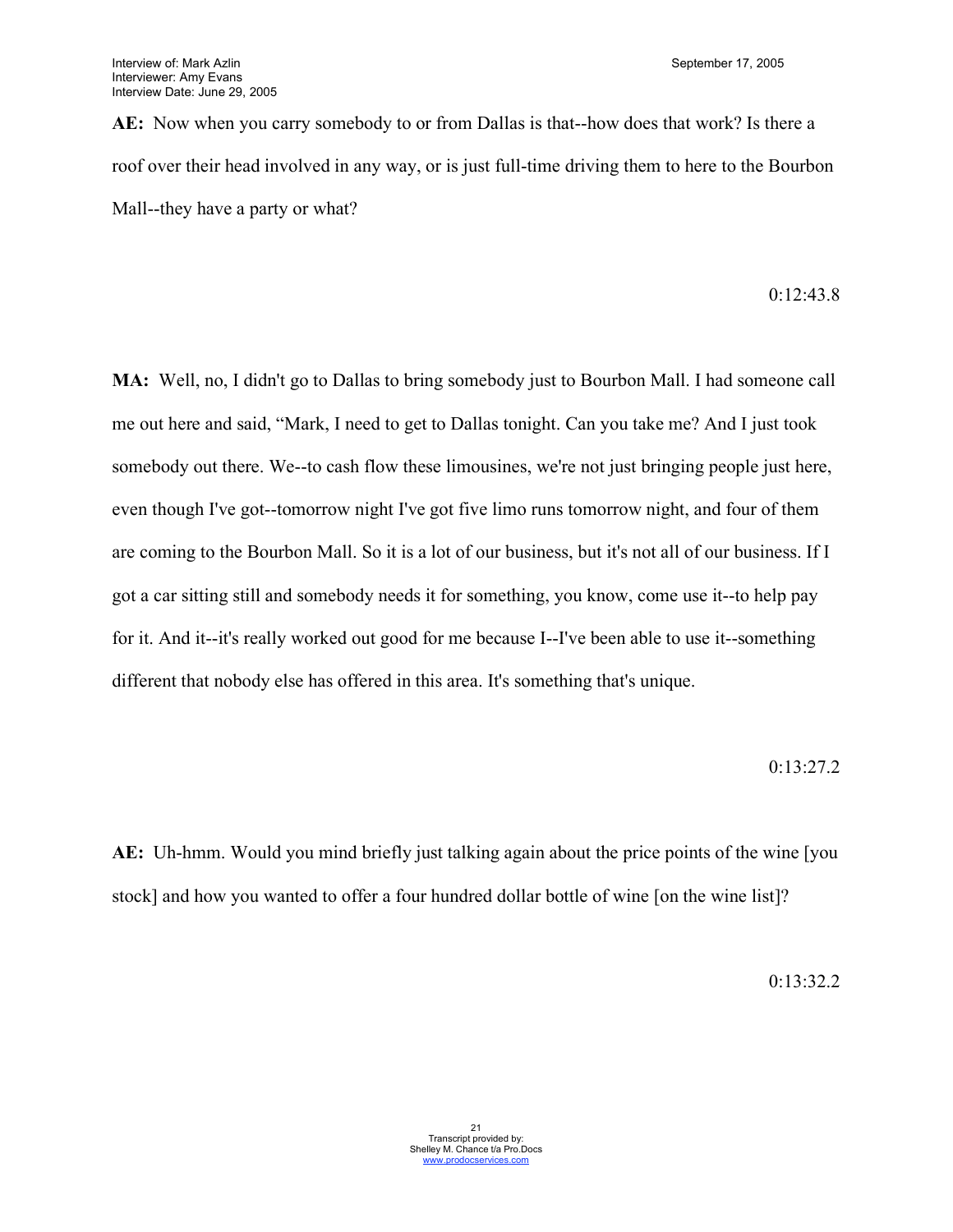**MA:** Well I want people from all walks of life to come in here and enjoy the place, but I said it is nice to have something like that for people that--that--that want to spend the money that want the best. I want to be able to have it for them, you know. All the way down to somebody who wants a bottle of Yellow Tail [Australian wine].

0:13:47.6

**AE: [***Laughs***]** It takes all kinds.

0:13:50.6

**MA:** Yeah, exactly.

0:13:50.4

**AE:** Well growing up in Leland, did you grow up eating at Doe's [Eat Place in Greenville, Mississippi]?

0:13:54.2

**MA:** No, I didn't. Mainly because I had three brothers, and I don't know just--we were just a real conservative family. We just--parents never really went out much to eat. We cooked a lot--my mother cooked at home all the time.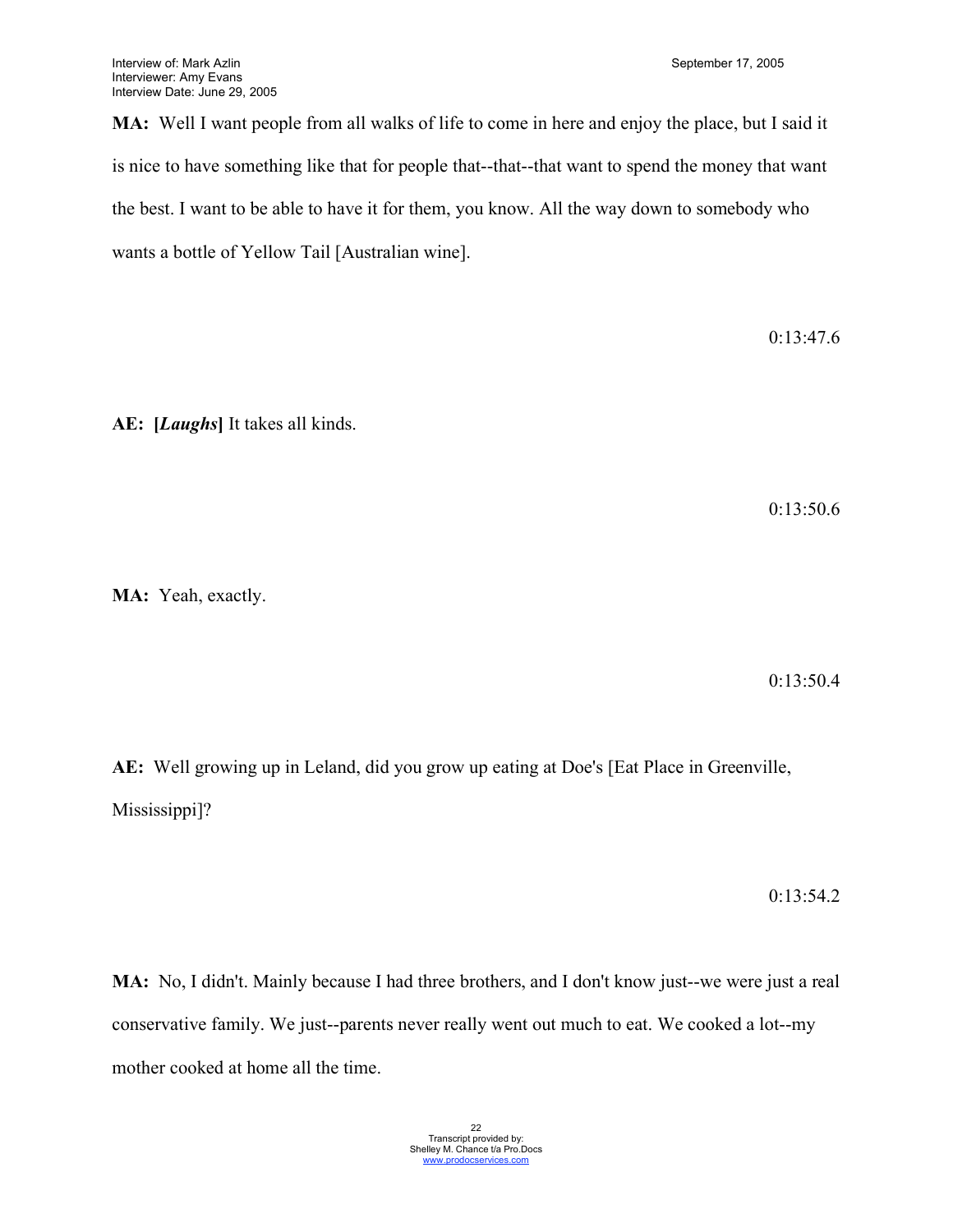0:14:10.0

**AE:** Uh-hmm. Did your mother ever make tamales by chance?

0:14:13.4

**MA:** No, she cooked a lot of foods, but she didn't make tamales.

0:14:16.4

**AE:** Yeah. Do you have an idea if your parents had tamales growing up or if they--if they remember eating them?

0:14:21.3

**MA:** Well I know my dad has eaten a bunch of Etta's hot tamales. That was kind of a tradition for years, just going there and getting them. Outside of that, I never really heard him talk about it.

0:14:32.1

**AE:** Can you describe what Etta's were like?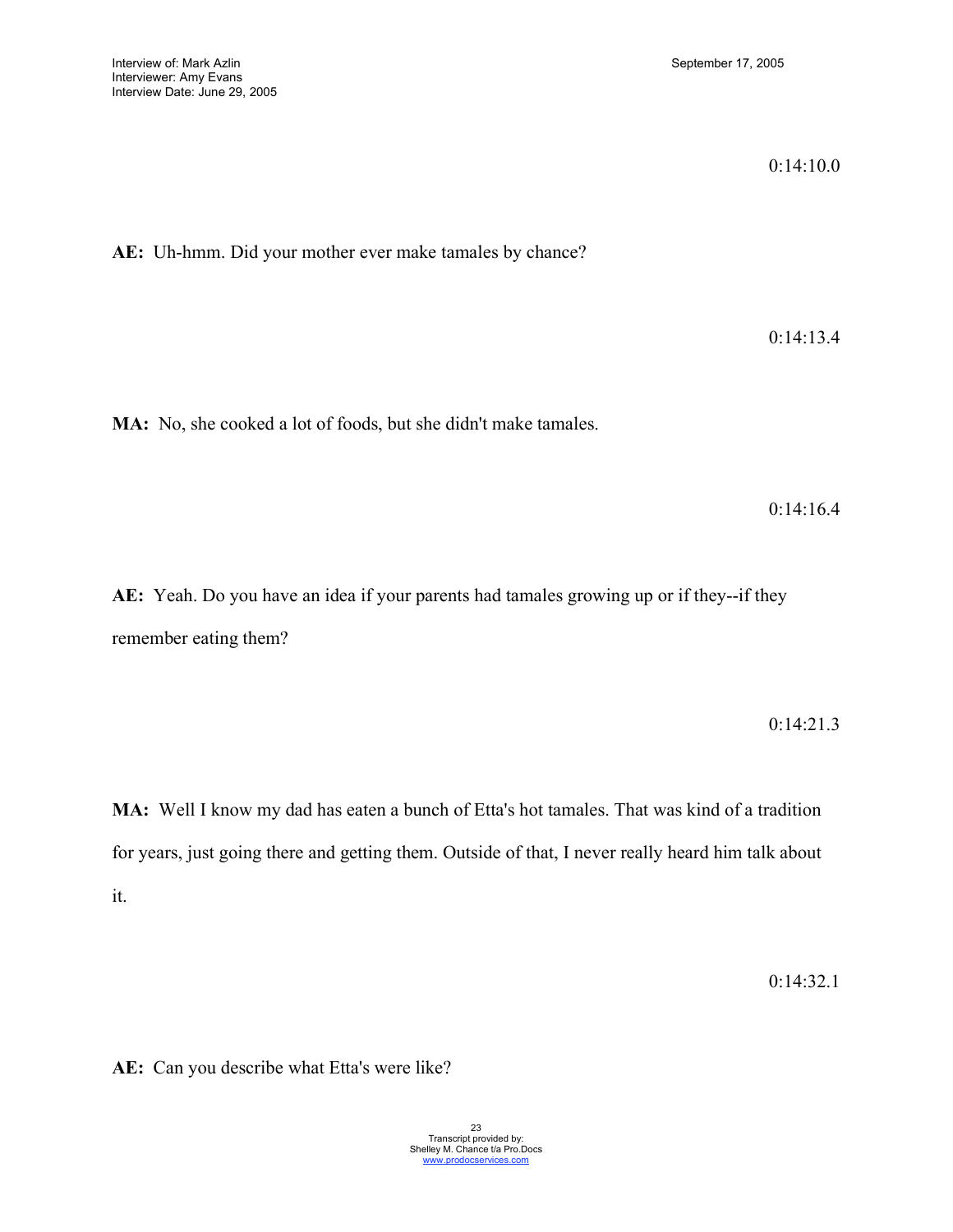MA: They were good, but it's--it's--like I said, I was a little kid when I was eating them, but I just remember them being spicy. And I remember going to this old house, and she would slide open a window in the house and serve you out of a little window they'd cut in the wall. **[***Laughs***]** So it was kind of different. I can't knock her place; look--look at the Bourbon Mall, a tin building out in the middle of a cotton field.

0:15:00.9

**AE:** Were her tamales wrapped in shucks or parchment paper?

0:15:03.7

**MA:** They were--they were [in shucks].

0:15:05.2

**AE:** Is that something important to you to--when you had them here to keep making them in shucks and keep that kind of--?

0:15:11.8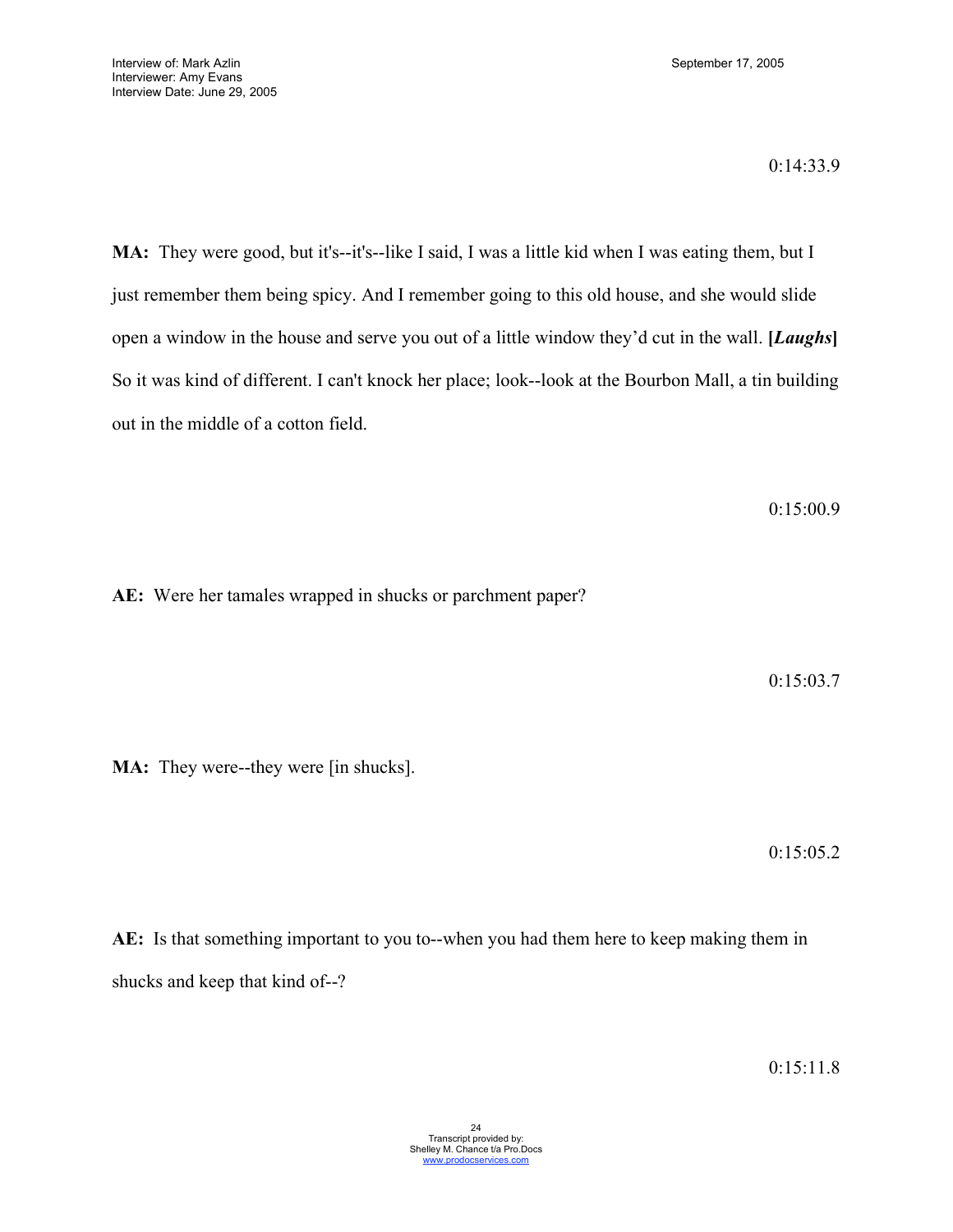**MA:** Yeah, I like it because it just--to me it just goes with the Delta. I don't know, just sitting out in the middle of a cornfield, you might as well have the corn shucks to wrap around your tamales.

0:15:20.9

**AE:** Would you mind saying where you get your corn shucks? Do you have a supplier?

0:15:26.3

**MA:** I'd like to pass on that question.

0:15:27.6

**AE:** Okay, not a problem.

0:15:27.1

**MA:** You can buy them in the grocery store; they have them at Kroger. I'll leave them at that. **[***Laughs***]**

0:15:32.2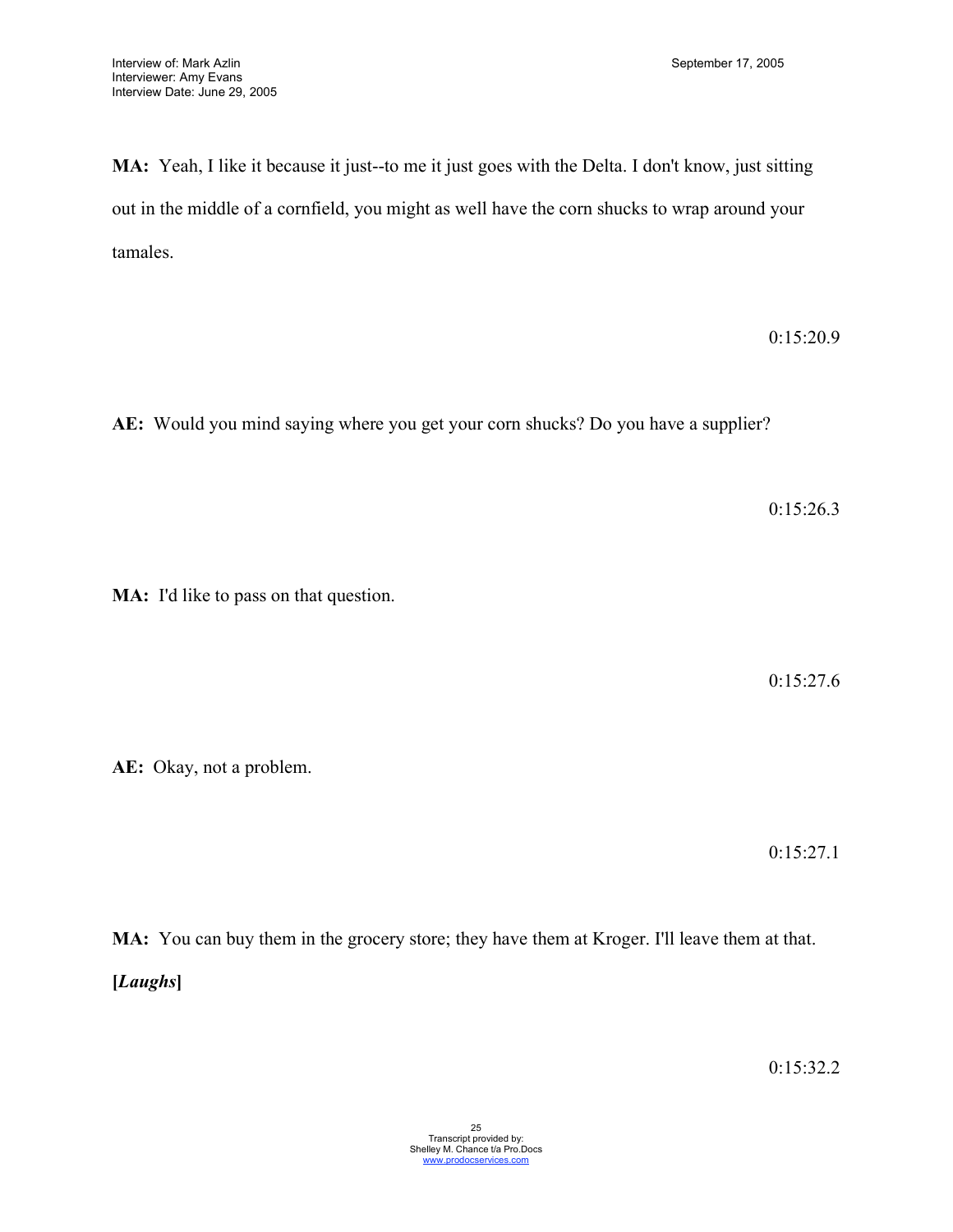**AE:** Good enough. **[***Laughs***]**

0:15:33.3

**MA:** You can buy them in grocery stores.

0:15:35.3

**AE:** Good enough. Well are there other places in the Delta--in or around Leland or Greenville or Bourbon that sell tamales that you like to eat or sample?

0:15:44.6

**MA:** To be honest with you, I don't go out and buy tamales anymore. If I want some, I just get them from here and take them home and--and cook them. I--I can't remember, since I've had this place, going out to somewhere else and--and buying tamales. Other than I have tried out competitors' tamales when I've gone out to eat before, and--and I put ours up against everybody's.

0:16:10.7

**AE:** How would you say yours differ from everybody else's?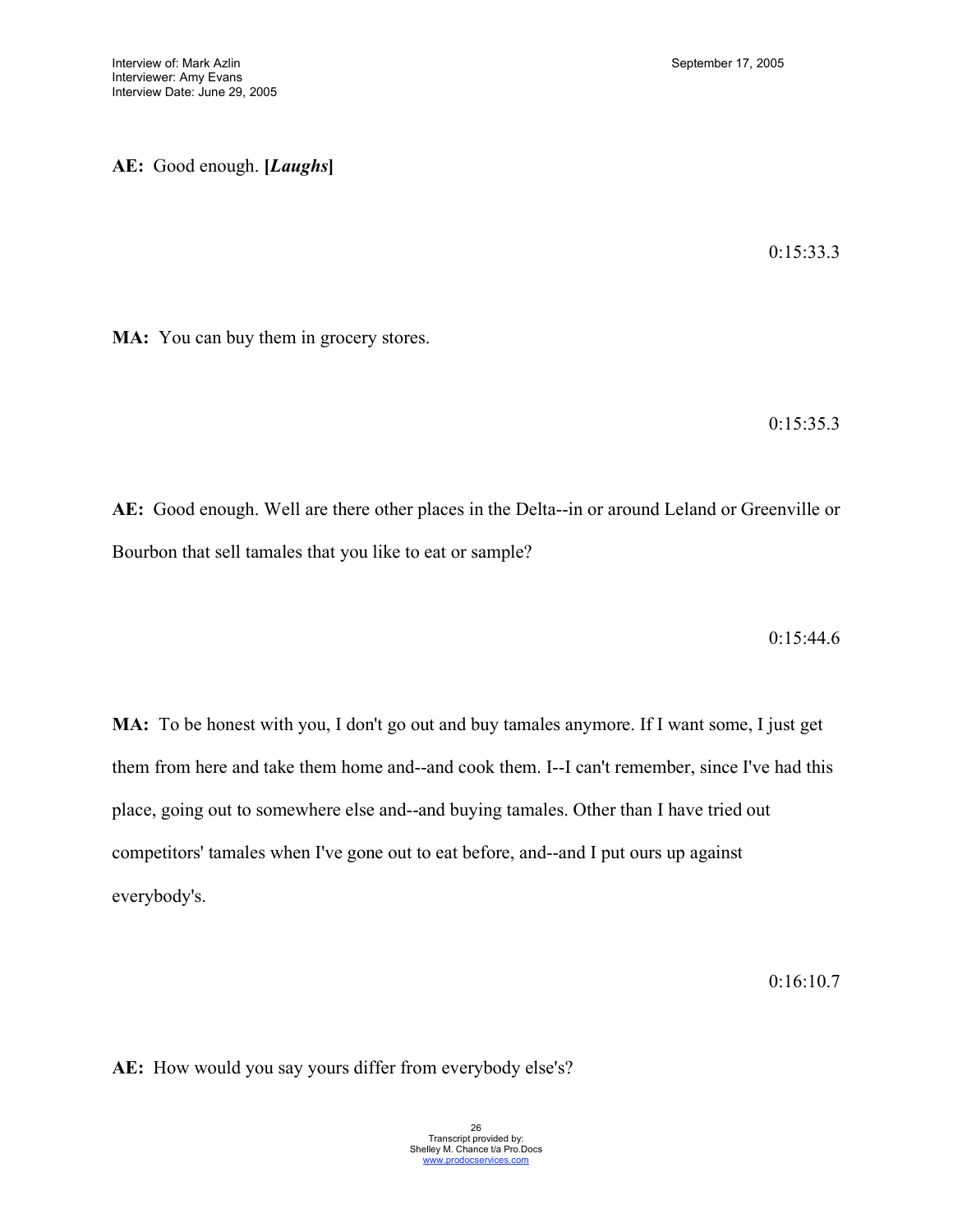0:16:14.4

**MA:** Well--how they're different? I don't try to be different; I just try to be consistent. I want to consistently cook them the same way where they taste the same every time. You go some places and they might not taste the same every time. So I try to strive at having a--a tamale consistently cooked the same way every time.

0:16:36.7

**AE:** And when people eat them, a lot of people eat them with crackers and hot sauce and all that. Have you seen anything unusual that people do with the hot tamales?

0:16:43.5

**MA:** I'll tell you what my wife likes to do.

0:16:44.5

**AE:** Okay.

0:16:45.6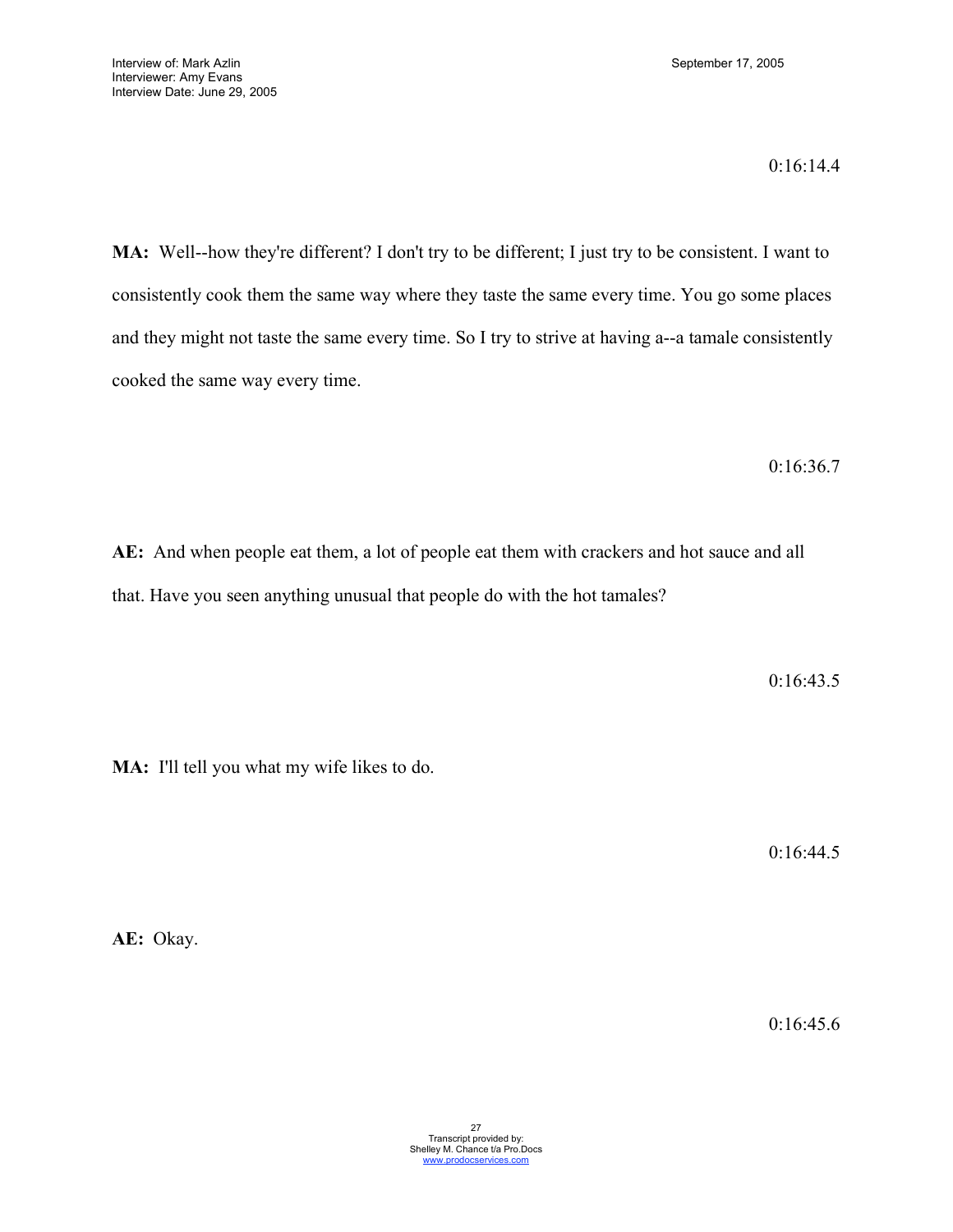**MA:** And I--and it is pretty good. She'll take the tamales out of the shucks, about a half a dozen tamales out of the shucks, put them on a plate, take some cheese, usually like a blend, like Monterey Jack and Cheddar blend, sprinkle cheese and puts it all over top of it, and she'll take- she'll put it in the microwave and melt the cheese on it and all, and then she'll take sour cream and dump it on top of it and--and it is good. It's great.

0:17:14.5

**AE:** That's the first I've heard the sour cream addition. I like it.

0:17:15.7

**MA:** Yeah, the sour cream is good. The sour cream is good--it's good. It is--you try--ought to try it. It's good.

0:17:22.0

**AE:** All right. Well is there something that you want to leave with the people about the Mississippi Delta hot tamales, a tradition or what you're doing here or what you plan to leave as your mark?

0:17:33.5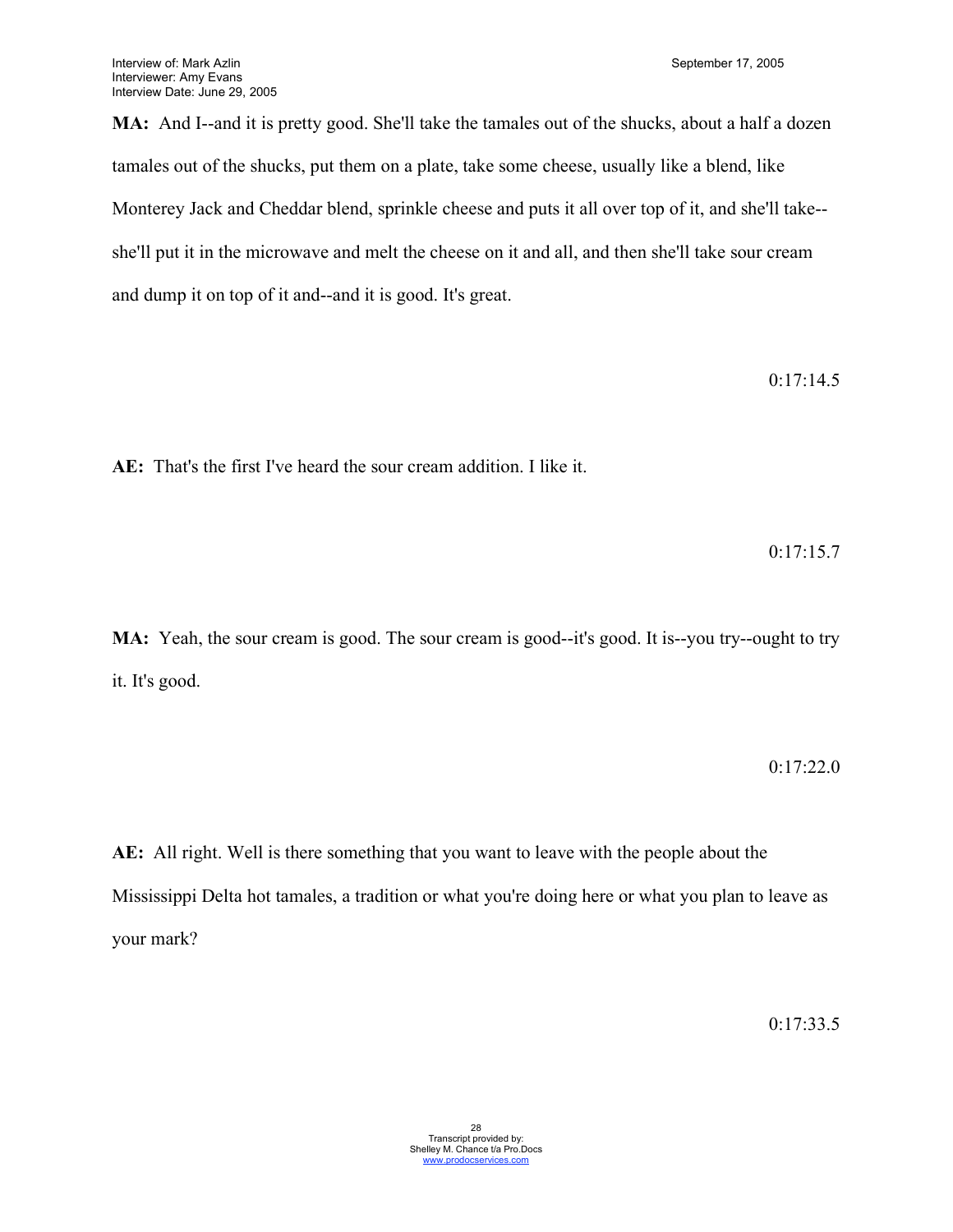**MA:** I just want to--you know, I'm happy to--to say that we're--as far as I know we're the home of the fried hot tamale and no one else--I mean it originated right here in Bourbon, Mississippi. I mean that's--I think that's my mark on the tamale world is that we're the home of the fried hot tamale. And that's--I mean, I'm just--I'm happy to say that we have accomplished that. **[***Laughs***]**

0:17:57.6

**AE:** Well that's a mark. Is that something you advertise at all or--?

0:18:00.6

**MA:** I have before, yeah. I have before. I have before, but like I said, it seems like the majority of people that come here aren't coming just 'cause of my tamales. I mean, I have people that say Mark, you know--I have people that come out here and drive out to get two dozen fried tamales to go. I just--I don't think that that's why everybody comes--just for the tamales.

0:18:23.0

**AE:** Do you have any big dreams of expanding and opening another location somewhere?

0:18:26.7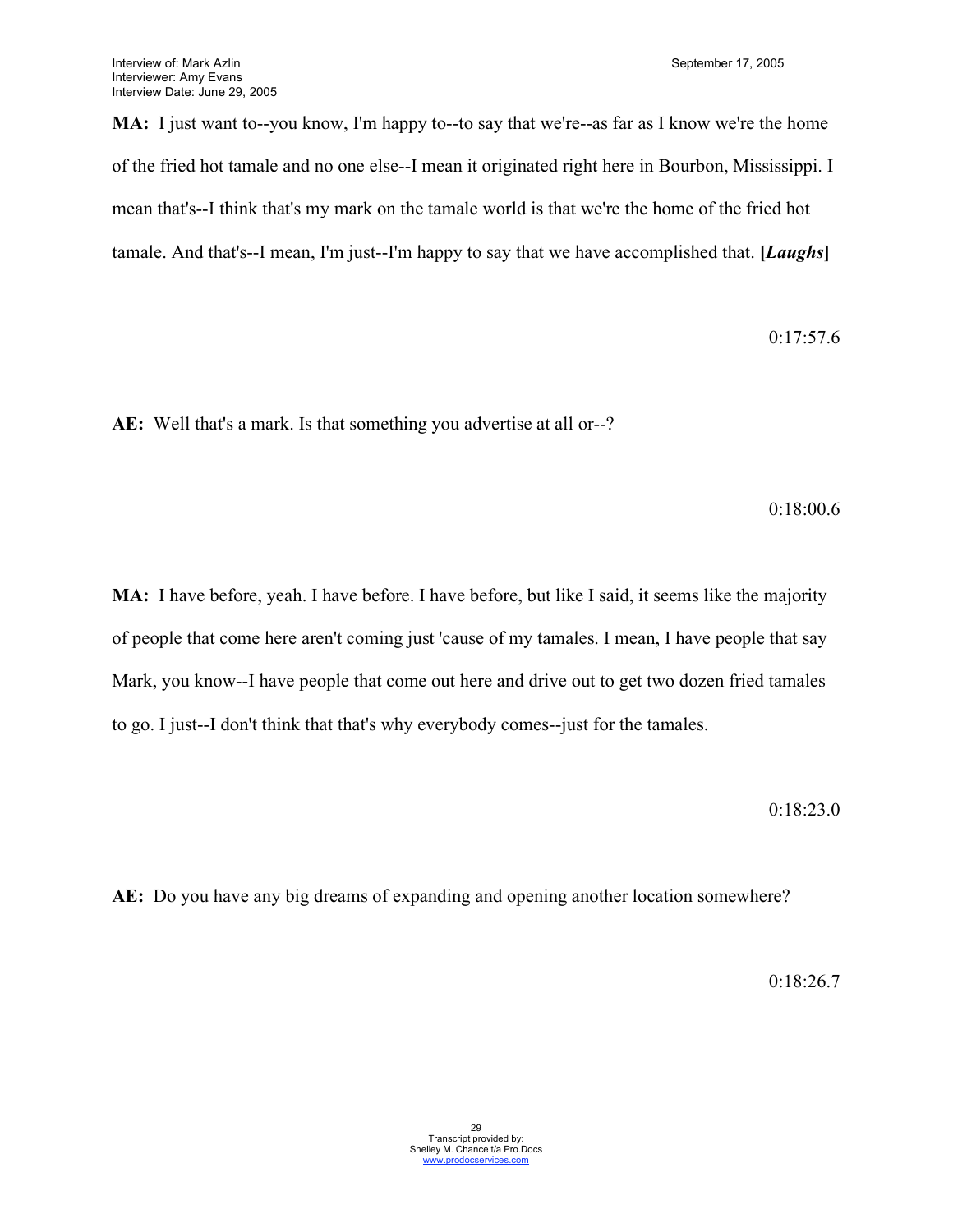**MA:** I have other people that have approached me about opening something up like this in other places, and I would love to maybe franchise the place. But as far as me going somewhere else and trying to run this place and another place, no. Let them have the headaches and hassles of--of running another place, because it's--it's a full-time job. **[***Laughs***]**

0:18:46.1

**AE:** That's the truth.

0:18:47.7

**MA:** It never ends.

0:18:48.8

**AE:** And do you have kids, did you say earlier?

0:18:50.1

**MA:** I have three [kids] under two [years old].

0:18:52.6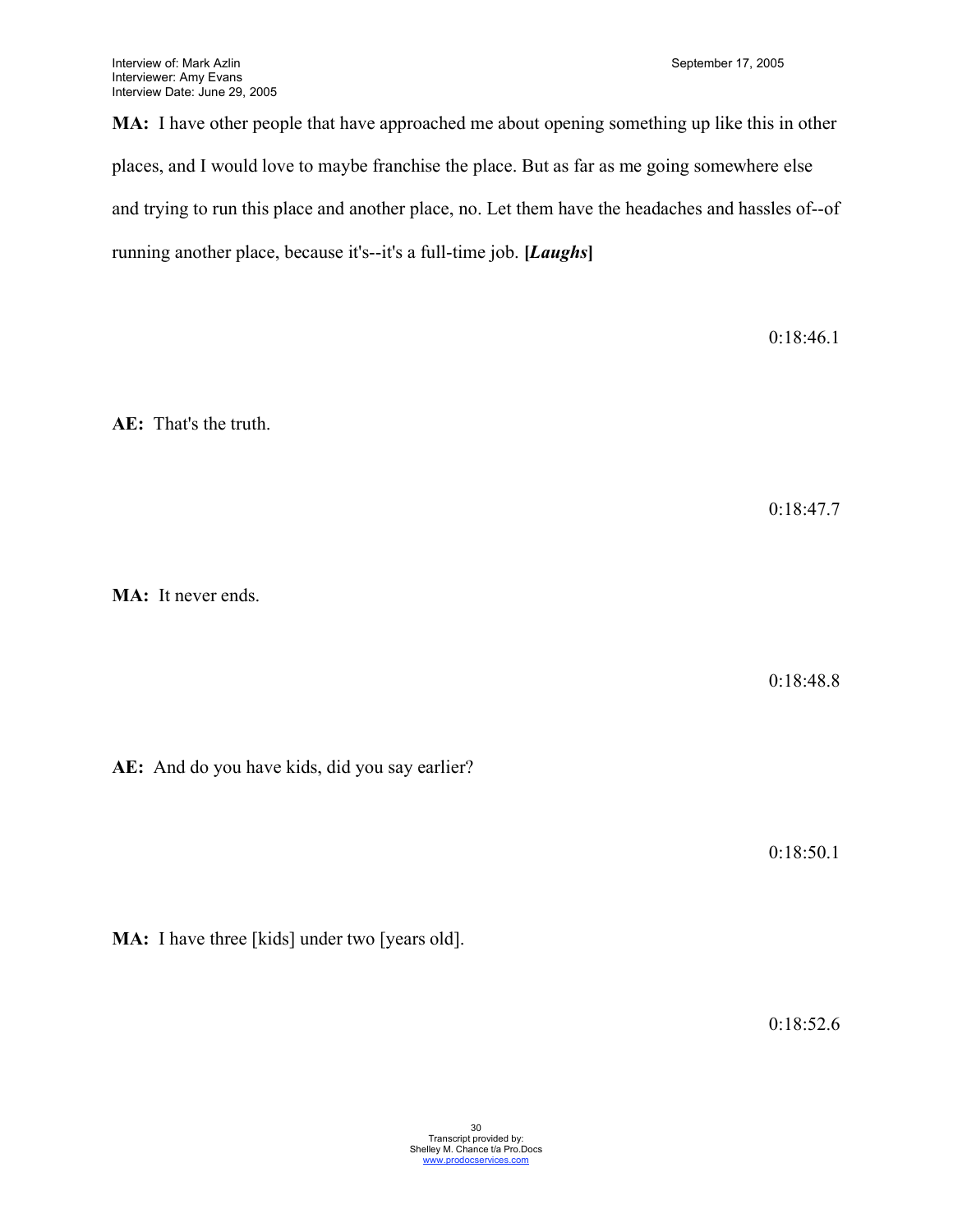**AE:** Oh, man.

0:18:53.2

**MA:** Oh, yes. **[***Laughs***]** I've got twins that are two and a little boy that's ten-months old.

0:18:59.4

**AE:** O, you're busy. Well I was going to ask if they like hot tamales, but I guess they're a little too young.

0:19:02.5

**MA:** Yeah, they're a little too young for that. They're a little too young for that.

0:19:04.9

**AE:** Would you hope that they would carry on your restaurant tradition here and the tamale making?

0:19:10.1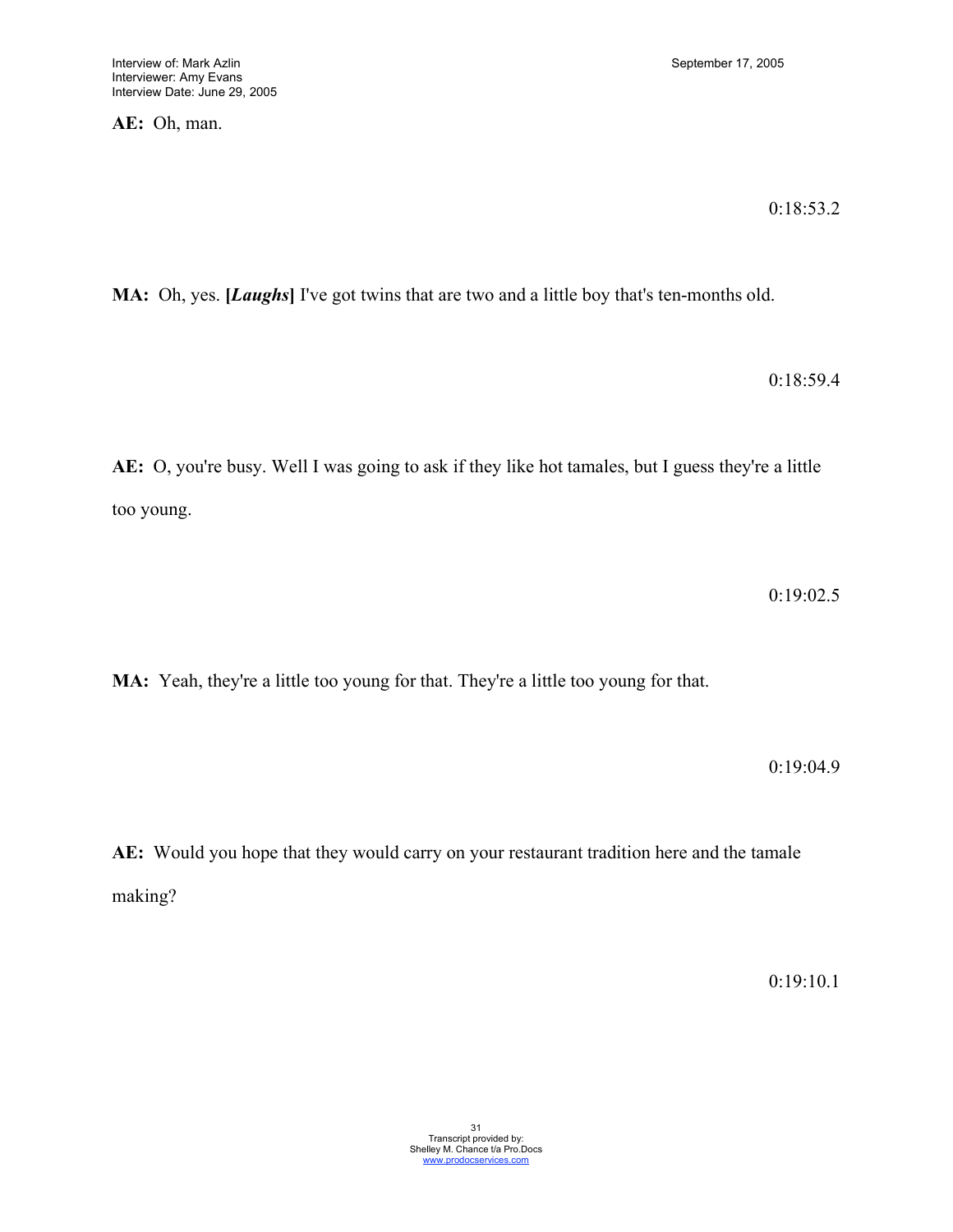**MA:** Yeah, I definitely want--I'm going to bring them up working some in the--in the restaurant business because I believe that it's important to show your kids a work ethic. That's--we had--we had to work as kids, and I think it's important that they have to, so I'm looking forward to them being big enough to--to stuff that--that dishwasher. **[***Laughs***]**

0:19:29.5

**AE:** Yeah, yeah, three extra employees. **[***Laughs***]** [Mark shows me a picture of his twin daughters] Oh, they are precious.

0:19:33.9

**MA:** Little pumpkins.

0:19:35.8

**AE:** Oh, cute. Well all right--well Mark, I appreciate it.

0:19:41.0

**MA:** Yeah, thank you for your time.

0:19:41.4